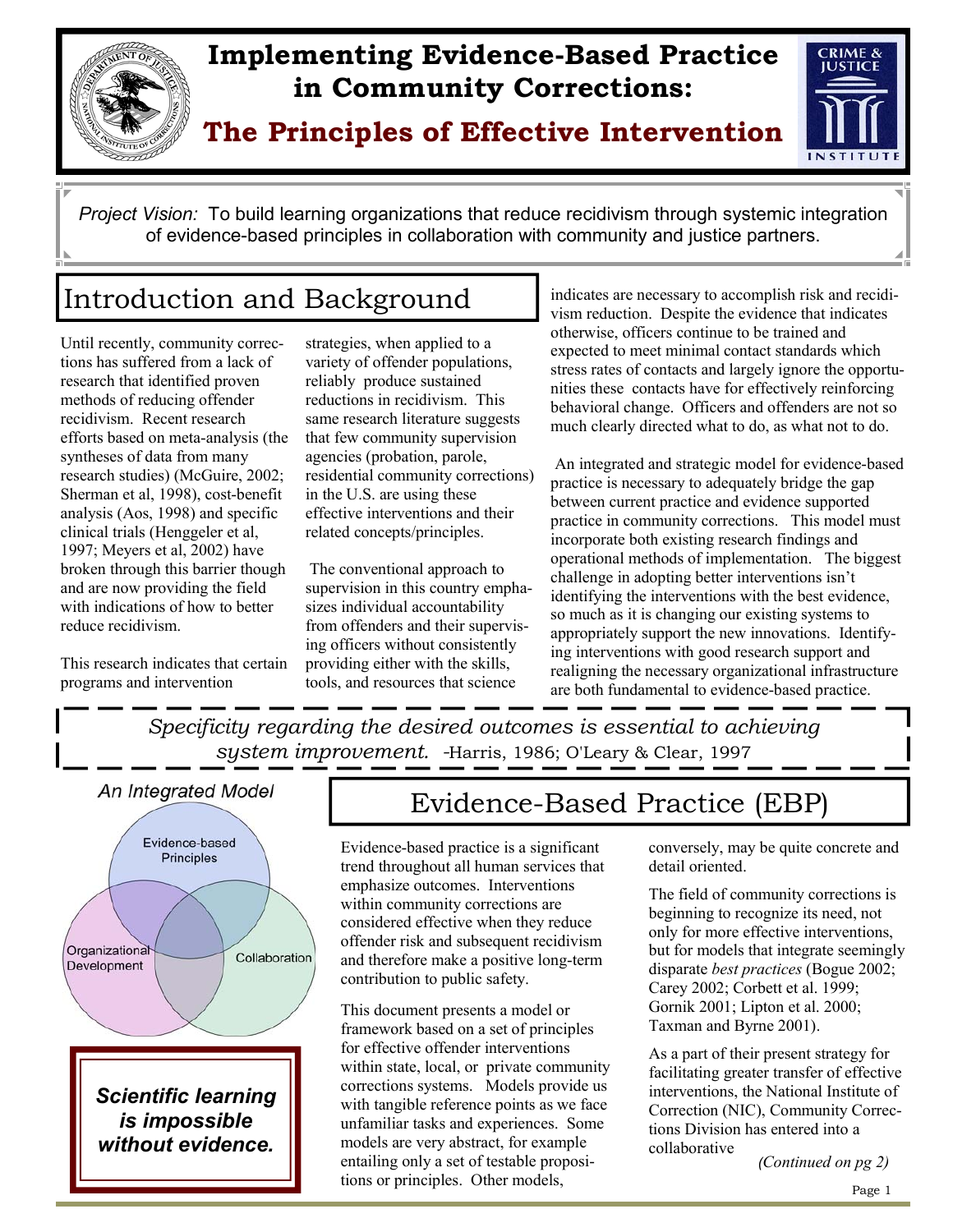### **Evidence-Based Practice (EBP) (con't.)**

*(Continued from pg 1)*

effort with the Crime and Justice Institute to develop conceptual and operational models for evidence-based practice in state corrections systems. This current initiative will generate learning models that will enable effective corrections interventions (pretrial, jail, probation, parole, private/public, etc.) across varying local communities. Given the scope and variety of possible applications in this project, these initial models for integrating principles of effective interventions, organizational change,

*Community corrections will only develop into a "science" as it increases its commitment to measurable outcomes.* 

and collaboration have been deliberately developed as more abstract and general conceptualizations.

 There are eight (8) Principles for Effective Offender Interventions that are integral to this project's learning models. The organization or system that is most successful in initiating and maintaining offender interventions and supervision practices consistent with these principles will likely realize the greatest net improvements in public safety impact.

This model recognizes that simply expounding on the scientific principles is not sufficient to guide the necessary ongoing political and organizational change to support these principles in a meaningful fashion. Separate, related strategies in external stakeholder collaboration and internal organizational development are both necessary and addressed elsewhere in this project's Evidence-Based Practice model.

#### ⊪Ē **Clarifying Terms**: Ш Ш Ш Ш The terms **best practices, what works, and evidence-based practice (EBP)** are often used interchangeably. Ш Ш While these *buzz words* refer to similar notions, pointing out the subtle distinctions between them helps to clarify Ш the distinct meaning of *evidence-based practices*. Ш Ш For example, **best practices** do not necessarily imply attention to outcomes, evidence, or measurable standards. Ш Best practices are often based on the collective experience and wisdom of the field, and may be based on insuffi-Ш III cient or inconclusive evidence; this type of tenet represents *received* rather scientifically tested knowledge. Ш Ш What works implies linkage to general outcomes, but does not specify the kind of outcomes desired (e.g. just Ш Ш III deserts, deterrence, organizational efficiency, rehabilitation, etc.). Specificity regarding the desired outcomes is Ш **Example 3** essential to achieving system improvement (Harris 1986; O'Leary and Clear 1997). Ш Ш In contrast, **evidence-based practice** implies that **1)** one outcome is desired over others; **2)** it is measurable; and Ш **3)** it is defined according to practical realities (i.e. public safety) rather than immeasurable moral or value-oriented Ш III standards. Thus, while these three terms are often used interchangeably, EBP is more appropriate for scientific Ш III exploration within human service disciplines (Ratcliffe et al, 2000; Tilley & Laycock, 2001; AMA, 1992; Springer  $_{\text{III}}$ III et al, 2003; McDonald, 2003). Throughout the remaining document, EBP in community corrections and the Ш scientific principles associated with it will be referenced to the outcome of improved reductions in recidivism. Ш

*Any agency interested in understanding and improving outcomes, must reckon with managing the operation as a set of highly interdependent systems.* 

*Two fundamentally different approaches are necessary for such an alteration in priorities.* 

*(See Appendix A.)* 

*(See Appendix B.)* 

The current research on offender rehabilitation and behavioral change is now sufficient to enable corrections to make meaningful inferences regarding what works in our field to reduce recidivism and improve public safety. Based upon previous compilations of research findings and recommendations (Burrell, 2000; Carey, 2002; Currie, 1998; Corbett et al, 1999; Elliott et al, 2001; McGuire, 2002; Latessa et al, 2002; Sherman et al, 1998; Taxman & Byrne, 2001), there now exists a coherent framework of guiding principles. These principles are interdependent and each is supported by existing research. *(see Appendix A)* Page 2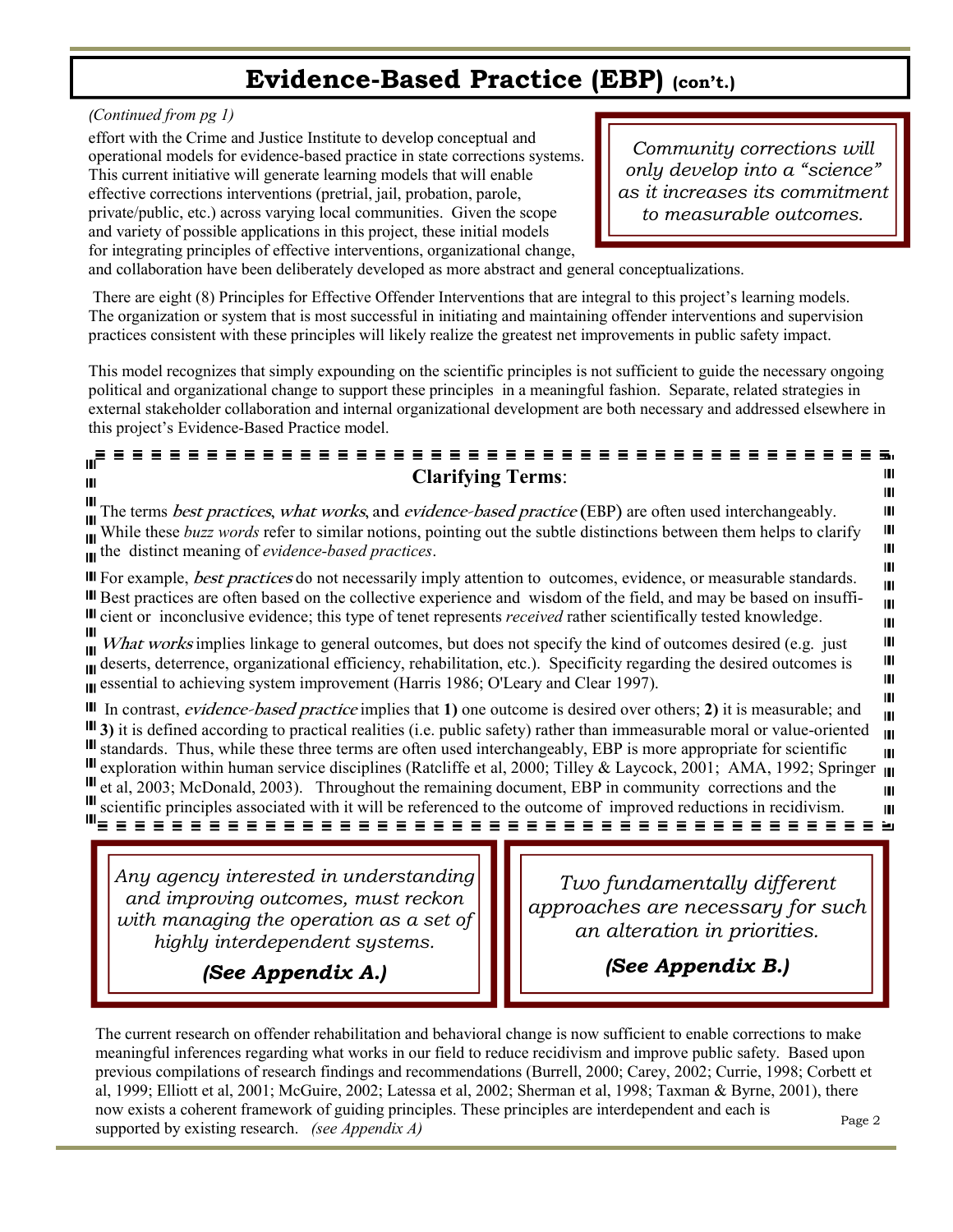# **Evidence-Based Practice (EBP) (con't.)**

The following framework of principles is described in developmental order. None of the principles operate in a vacuum though; they are all highly interdependent. For example, offenders must be assessed for risk before they are assessed for need. This allows agencies to target resources on high-risk offenders and avoid the pitfalls of expending large amount of resources on low-risk / high-need offenders. The guiding logic here is based on understanding that certain developmental steps must precede others, whether building a good client supervision relationship, a learning organization, or a system that deliberately improves public safety through risk and recidivism reduction. *(see Appendix B)*

### **Eight Evidence-Based Principles for Effective Interventions**

- 1. Assess Actuarial Risk/Needs.
- 2. Enhance Intrinsic Motivation.
- 3. Target Interventions.
	- a. *Risk Principle*: Prioritize supervision and treatment resources for higher risk offenders.
	- b. *Need Principle*: Target interventions to criminogenic needs.
	- c. *Responsivity Principle*: Be responsive to temperament, learning style, motivation, culture, and gender when assigning programs.
	- d. *Dosage*: Structure 40-70% of high-risk offenders' time for 3-9 months.
- 4. Skill Train with Directed Practice (use Cognitive Behavioral treatment methods).
- 5. Increase Positive Reinforcement.
- 6. Engage Ongoing Support in Natural Communities.
- 7. Measure Relevant Processes/Practices.
- 8. Provide Measurement Feedback.

### **1) Assess Actuarial Risk/Needs.**

Develop and maintain a complete system of ongoing offender risk screening / triage and needs assessments. Sizing-up offenders in a reliable and valid manner is a prerequisite for the effective management (supervision and treatment) of offenders. Numerous principles of *best practice* in corrections (e.g., Risk, Need, and Responsivity) are contingent on obtaining timely, relevant measures of offender risk and need at the individual and population levels. Offender assessments are most reliable and valid when staff are formally trained to administer tools. Screening and assessment tools that focus on dynamic and static risk factors, profile criminogenic needs, and have been validated on similar populations are preferred. They should also be supported by sufficiently detailed and accurate policy and procedures.

 Offender assessment is as much an ongoing function as it is a formal event. Case information that is gathered informally through routine interactions and observations with offenders is just as important as formal assessment guided by instruments. Formal and informal offender assessments should reinforce one another. They should combine to enhance formal reassessments, case decisions, and working relations between practitioners and offenders throughout the jurisdiction of supervision.

 (Andrews, et al, 1990; Andrews & Bonta, 1998; Gendreau, et al, 1996; Kropp, et al, 1995; Meehl, 1995; Clements, 1996)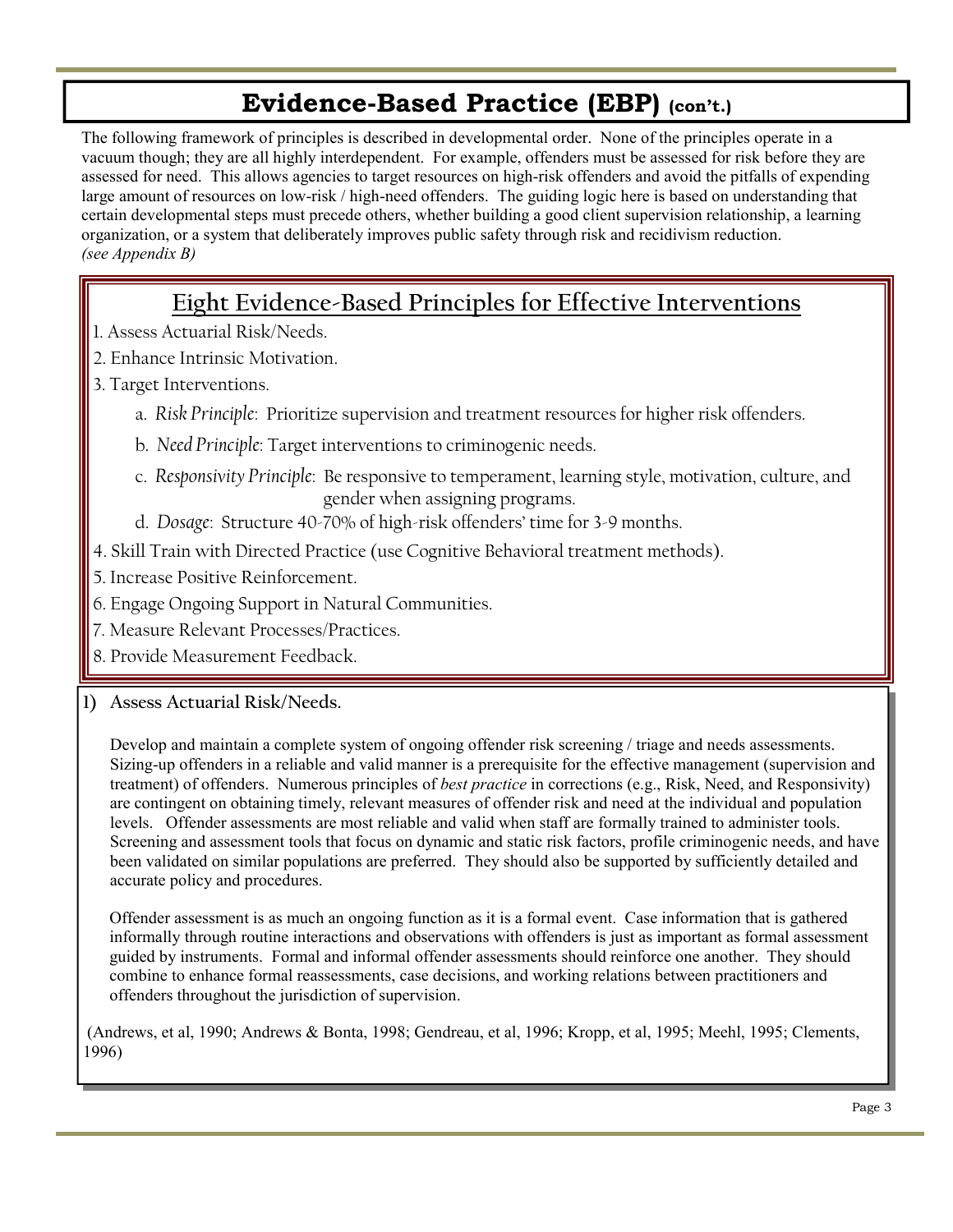#### **2) Enhance Intrinsic Motivation.**

 Staff should relate to offenders in interpersonally sensitive and constructive ways to enhance intrinsic motivation in offenders. Behavioral change is quite often an *inside job*; for lasting change to occur, there needs to be a level of intrinsic motivation. Motivation to change is dynamic and the probability that change may occur is strongly influenced by interpersonal interactions. Feelings of ambivalence that usually accompany change can be explored through motivational interviewing-based communication to enhance intrinsic motivation. When the offender begins to present arguments for change, research strongly suggests that motivational interviewing techniques, rather than persuasion tactics, more effectively enhance motivation for initiating and maintaining change behavior.

(Miller & Rollnick, 2002; Miller & Mount, 2001; Harper & Hardy, 2000; Ginsburg, et al, 2002; Ryan & Deci, 2000)

#### **3) Target Interventions.**

- **A. RISK PRINCIPLE:** Prioritize supervision and treatment resources for higher risk offenders.
- **B. NEED PRINCIPLE:** Target interventions to criminogenic needs.
- **C. RESPONSIVITY PRINCIPLE:** Be responsive to temperament, learning style, motivation, gender, and culture when assigning to programs.

**D. DOSAGE:** Structure 40-70% of high-risk offenders' time for 3-9 months.

**E. TREATMENT PRINCIPLE:** Integrate treatment into the full sentence/sanction requirements.

### **a) Risk Principle**

Prioritize primary supervision and treatment resources for offenders who are at higher risk to re-offend. Shifting program and personnel resources to focus more on higher risk offenders promotes harm-reduction and public safety in several ways. First, higher risk offenders have a greater need for pro-social skills and thinking and consequently, are more apt to demonstrate significant improvements through related interventions. Second, offenders that are frequently involved in criminal behavior (high base-rate offenders) are found in greater prevalence in higher- rather than lowerrisk offender populations. In terms of public safety, there is a much larger *bang-for-the-buck* when high base-rate offenders reduce or end their criminality. Finally, supervision and treatment resources that are focused on lower- risk offenders tend to produce little if any net positive effect on recidivism rates.

 High-risk offenders generally present multiple criminogenic areas (e.g., dysfunctional family relations, anti-social peers, substance abuse, low self-control, and anti-social values and attitudes) needing to be addressed at significant levels. Successfully addressing this population's issues requires placing these types of offenders on smaller caseloads, applying well developed case plans, and placing offenders into sufficiently intense cognitive-behavioral interventions that target their specific criminogenic needs.

(Gendreau, 1997; Andrews & Bonta, 1998; Harland, 1996; Sherman, et al, 1998; McGuire, 2001, 2002)

### **b) Criminogenic Need Principle**

Address offenders' greatest criminogenic needs. Offenders have a variety of needs, some of which are directly linked to criminal behavior. These criminogenic needs are dynamic risk factors that, when addressed or changed, affect the offender's risk for recidivism. Examples of criminogenic needs are: criminal personality; antisocial attitudes, values, and beliefs; low self control; criminal peers; substance abuse; and dysfunctional family. Based on an assessment of the offender, these criminogenic needs can be prioritized so that services are focused on the greatest criminogenic needs.

(Andrews & Bonta, 1998; Lipton, et al, 2000; Elliott, 2001; Harland, 1996)

*(Continued on pg 5)*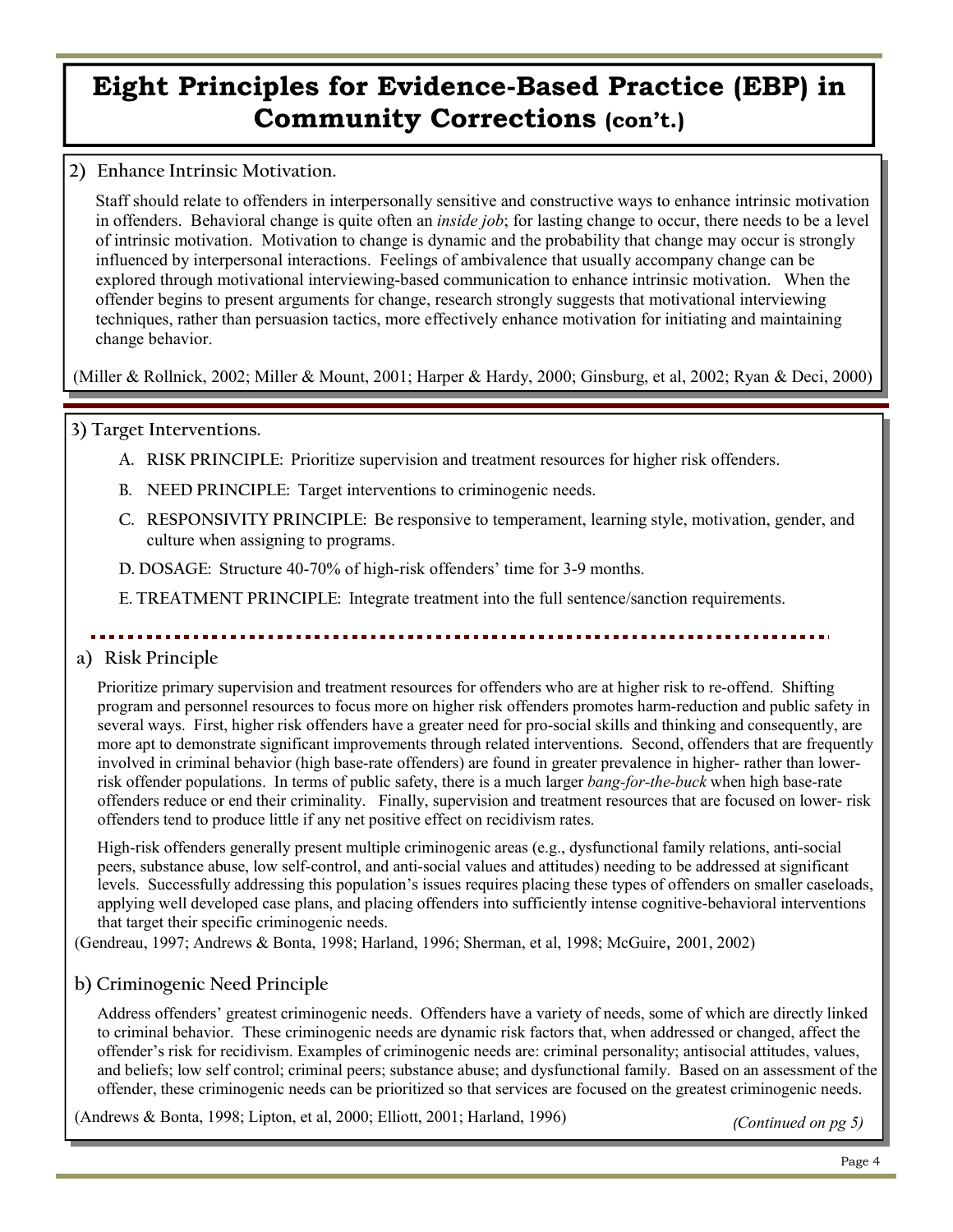#### *(Continued from pg 4)*

#### **c) Responsivity Principle**

Responsivity requires that we consider individual characteristics when matching offenders to services. These characteristics include, but are not limited to: culture, gender, motivational stages, developmental stages, and learning styles. These factors influence an offender's responsiveness to different types of treatment.

 The principle of responsivity also requires that offenders are provided with treatment that is proven effective with the offender population. Certain treatment strategies, such as cognitive-behavioral methodologies, have consistently produced reductions in recidivism with offenders under rigorous research conditions.

 Providing appropriate responsivity to offenders involves selecting services in accordance with these factors, including: a) Matching treatment type to offender;

- b) Matching treatment provider to offender; and
- c) Matching style and methods of communication with offender's stage of change readiness.

(Guerra, 1995; Miller & Rollnick, 1991; Gordon, 1970; Williams, et al, 1995)

#### **d) Dosage**

 Occupy 40%-70% of these offenders' free time in the community over a three to nine month period. During this initial phase, higher risk offenders' free time should be clearly occupied with delineated routine and appropriate services, (e.g., outpatient treatment, employment assistance, education, etc.) Providing appropriate doses of services, pro-social structure, and supervision is a strategic application of resources. Higher risk offenders require significantly more initial structure and services than lower risk offenders. Certain offender subpopulations (e.g., severely mentally ill, chronic dual diagnosed, etc.) commonly require strategic, extensive, and extended services. However, too often individuals within these subpopulations are neither explicitly identified nor provided a coordinated package of supervision/services. The evidence indicates that incomplete or uncoordinated approaches can have negative effects, often wasting resources.

(Palmer, 1995; Gendreau & Goggin, 1995; Steadman, 1995; Silverman, et al, 2000)

#### **e) Treatment Principle**

 Integrate treatment into sentence/sanction requirements through assertive case management (taking a proactive and strategic approach to supervision and case planning). Treatment, particularly cognitive-behavioral types, should be applied as an integral part of the sentence/sanction process. Delivering targeted and timely treatment interventions will provide the greatest long-term benefit to the community, the victim, and the offenders. This does not necessarily apply to lower risk offenders, who should be diverted from the criminal justice and corrections systems whenever possible.

(Palmer, 1995; Clear, 1981; Taxman & Byrne, 2001; Currie, 1998; Petersilia, 1997, 2002, Andrews & Bonta, 1998)

### **4) Skill Train with Directed Practice (using cognitive-behavioral treatment methods).**

 Provide evidence-based programming that emphasizes cognitive-behavioral strategies and is delivered by well trained staff. To successfully deliver this treatment to offenders, staff must understand antisocial thinking, social learning, and appropriate communication techniques. Skills are not just taught to the offender, but are practiced or role-played and the resulting pro-social attitudes and behaviors are positively reinforced by staff. Correctional agencies should prioritize, plan, and budget to implement predominantly programs that have been scientifically proven to reduce recidivism.

(Mihalic, et al, 2001; Satchel, 2001; Miller & Rollnick, 2002; Lipton, et al, 2000; Lipsey, 1993; McGuire, 2001, 2002; Aos, 2002)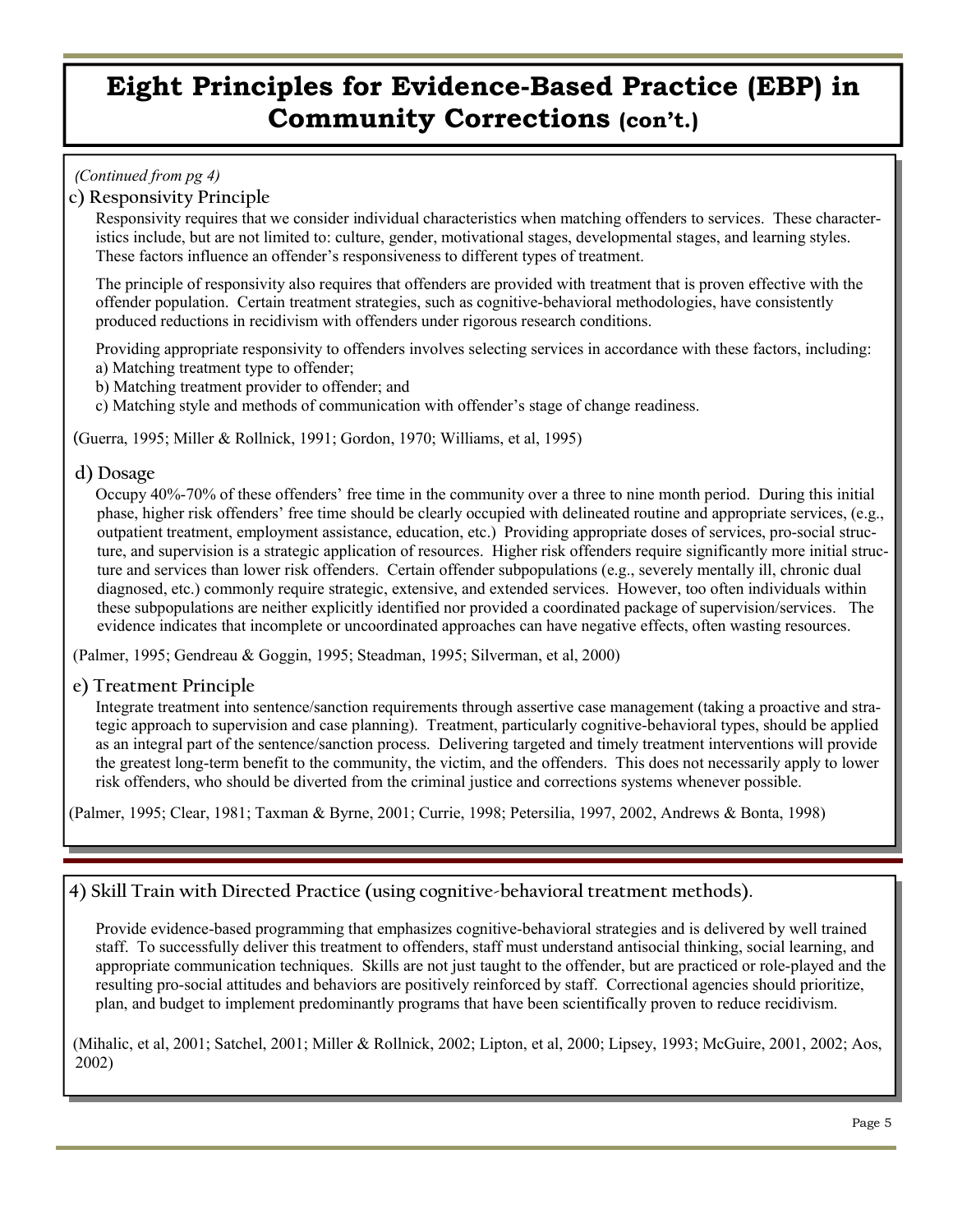#### **5) Increase Positive Reinforcement.**

When learning new skills and making behavioral changes, human beings appear to respond better and maintain learned behaviors for longer periods of time, when approached with *carrots* rather than *sticks*. Behaviorists recommend applying a much higher ratio of positive reinforcements to negative reinforcements in order to better achieve sustained behavioral change. Research indicates that a ratio of *four positive to every one negative* reinforcement is optimal for promoting behavior changes. These rewards do not have to be applied consistently to be effective (as negative reinforcement does) but can be applied randomly.

 Increasing positive reinforcement should not be done at the expense of or undermine administering swift, certain, and real responses for negative and unacceptable behavior. Offenders having problems with responsible self-regulation generally respond positively to reasonable and reliable additional structure and boundaries. Offenders may initially overreact to new demands for accountability, seek to evade detection or consequences, and fail to recognize any personal responsibility. However, with exposure to clear rules that are consistently (and swiftly) enforced with appropriate and graduated consequences, offenders and people in general, will tend to comply in the direction of the most rewards and least punishments. This type of extrinsic motivation can often be useful for beginning the process of behavior change.

(Gendreau & Goggin, 1995; Meyers & Smith, 1995; Higgins & Silverman, 1999; Azrin, 1980; Bandura et al,1963; Bandura, 1996)

#### **6) Engage On-going Support in Natural Communities.**

 Realign and actively engage pro-social supports for offenders in their communities. Research indicates that many successful interventions with extreme populations (e.g., inner city substance abusers, homeless, dual diagnosed) actively recruit and use family members, spouses, and supportive others in the offender's immediate environment to positively reinforce desired new behaviors. This Community Reinforcement Approach (CRA) has been found effective for a variety of behaviors (e.g., unemployment, alcoholism, substance abuse, and marital conflicts). In addition, relatively recent research now indicates the efficacy of twelve step programs, religious activities, and restorative justice initiatives that are geared towards improving bonds and ties to pro-social community members.

(Azrin, & Besalel, 1980; Emrick et al, 1993; Higgins & Silverman, 1999; Meyers & Smith, 1997; Wallace, 1989; Project MATCH Research Group, 1997; Bonta et al, 2002; O'Connor & Perryclear, 2003; Ricks, 1974; Clear & Sumter; 2003; Meyers et al, 2002)

#### **7) Measure Relevant Processes/Practices.**

Accurate and detailed documentation of case information, along with a formal and valid mechanism for measuring outcomes, is the foundation of evidence-based practice. Agencies must routinely assess offender change in cognitive and skill development, and evaluate offender recidivism, if services are to remain effective.

 In addition to routinely measuring and documenting offender change, staff performance should also be regularly assessed. Staff that are periodically evaluated for performance achieve greater fidelity to program design, service delivery principles, and outcomes. Staff whose performance is not consistently monitored, measured, and subsequently reinforced work less cohesively, more frequently at cross-purposes and provide less support to the agency mission.

(Henggeler et al, 1997; Milhalic & Irwin, 2003; Miller, 1988; Meyers et al, 1995; Azrin, 1982; Meyers, 2002; Hanson & Harris, 1998; Waltz et al, 1993; Hogue et al, 1998; Miller & Mount, 2001; Gendreau et al, 1996; Dilulio, 1993)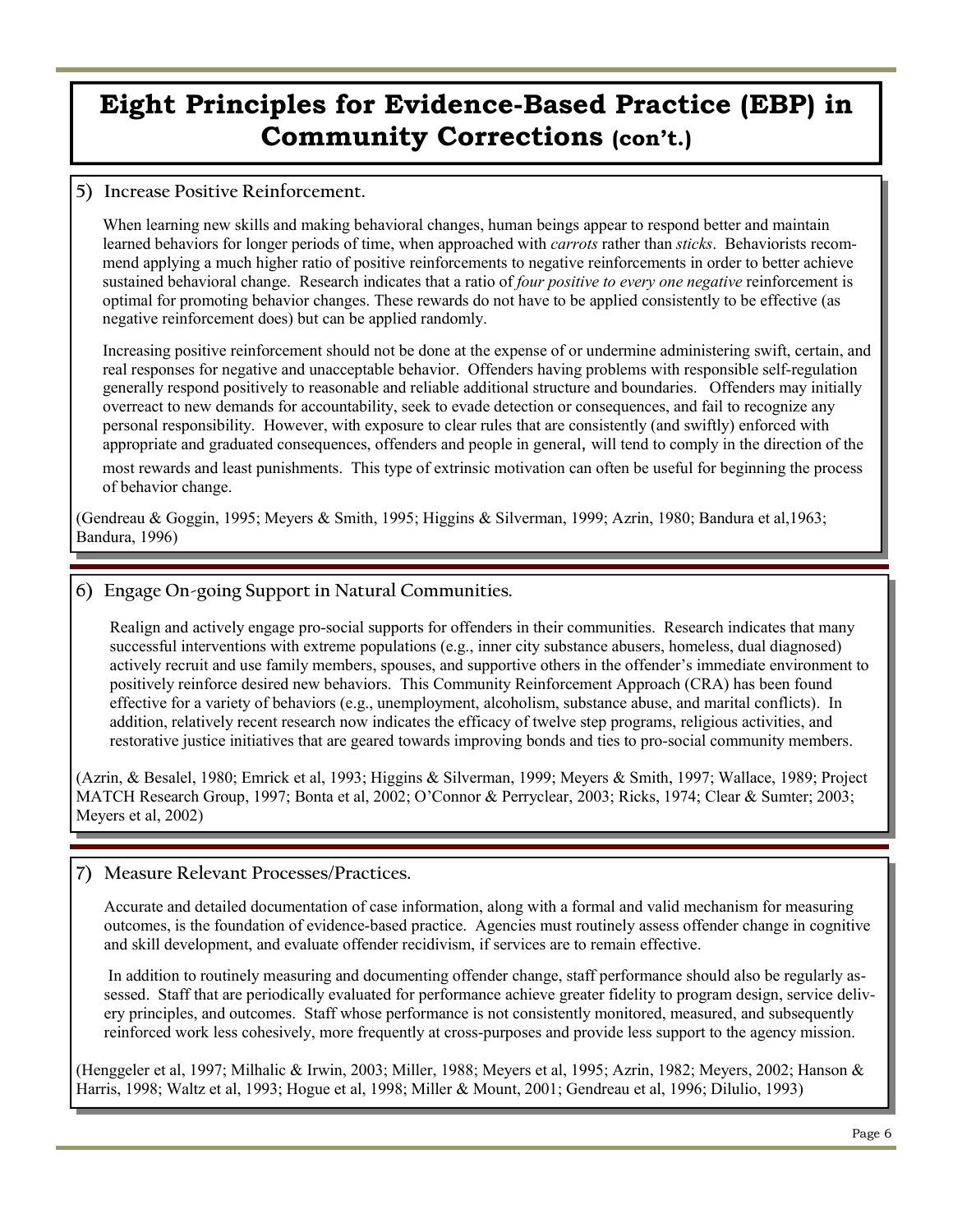### **8) Provide Measurement Feedback.**

An overarching quality assurance system is necessary to monitor delivery of services and maintain and enhance fidelity and integrity. Providing feedback builds accountability and is associated with enhanced motivation for change, lower treatment attrition, and greater outcomes (e.g., reduced drink/drug days; treatment engagement; goal achievement).

 (Miller, 1988; Project Match Research Group, 1997; Agostinelli et al, 1995; Alvero et al, 2001; Baer et al, 1992; Decker, 1983; Luderman, 1991; Miller, 1995; Zemke, 2001; Elliott, 1980)

*Initial assessment followed by motivational enhancement will help staff to prepare for the significant changes ahead. (See Appendix C.)* 

*At an organizational level, gaining appreciation for outcome measurement begins with establishing relevant performance measurement (See Appendix D.)* 

*Too often programs or practices are promoted as having research support without any regard for either the quality or the research methods that were employed. (See Appendix E.)* 

### **Conclusion**

Aligning principles and core components of an agency is a consummate challenge and will largely determine the impact the agency has on sustained reductions in recidivism. In order to accomplish this shift to an outcome orientation, practitioners must be prepared to dedicate themselves to a mission that focuses on achieving sustained reductions in recidivism. By themselves, the scientific principles presented in this document are unlikely to produce a mandate for redirecting and rebuilding an agency's mission - leadership in organizational change and collaboration for systemic change will both also be necessary.

 The framework of principles and the developmental model they comprise can and should be operationalized at the three critical levels of: 1) the individual case; 2) the agency; and 3) the system. At each of these levels thorough, comprehensive and strategic planning will be necessary in order to succeed. Identifying, prioritizing, and formulating well-timed plans for addressing such particular issues are tasks requiring system collaboration and a focus on organizational development.

A final caveat here is a caution about implementation; the devil's in the details. Though the track record for program implementation in corrections may not be especially stellar, there is helpful literature regarding implementation principles. Prior to embarking on any implementation or strategic planning project, a succinct review of this literature is recommended (Mihalic & Irwin, 2003; Ellickson et al, 1983; Durlak, 1998; Gendreau et al, 1999; Gottfredson et al, 2000; Henggeler et al, 1997; Harris & Smith, 1996).

Page 7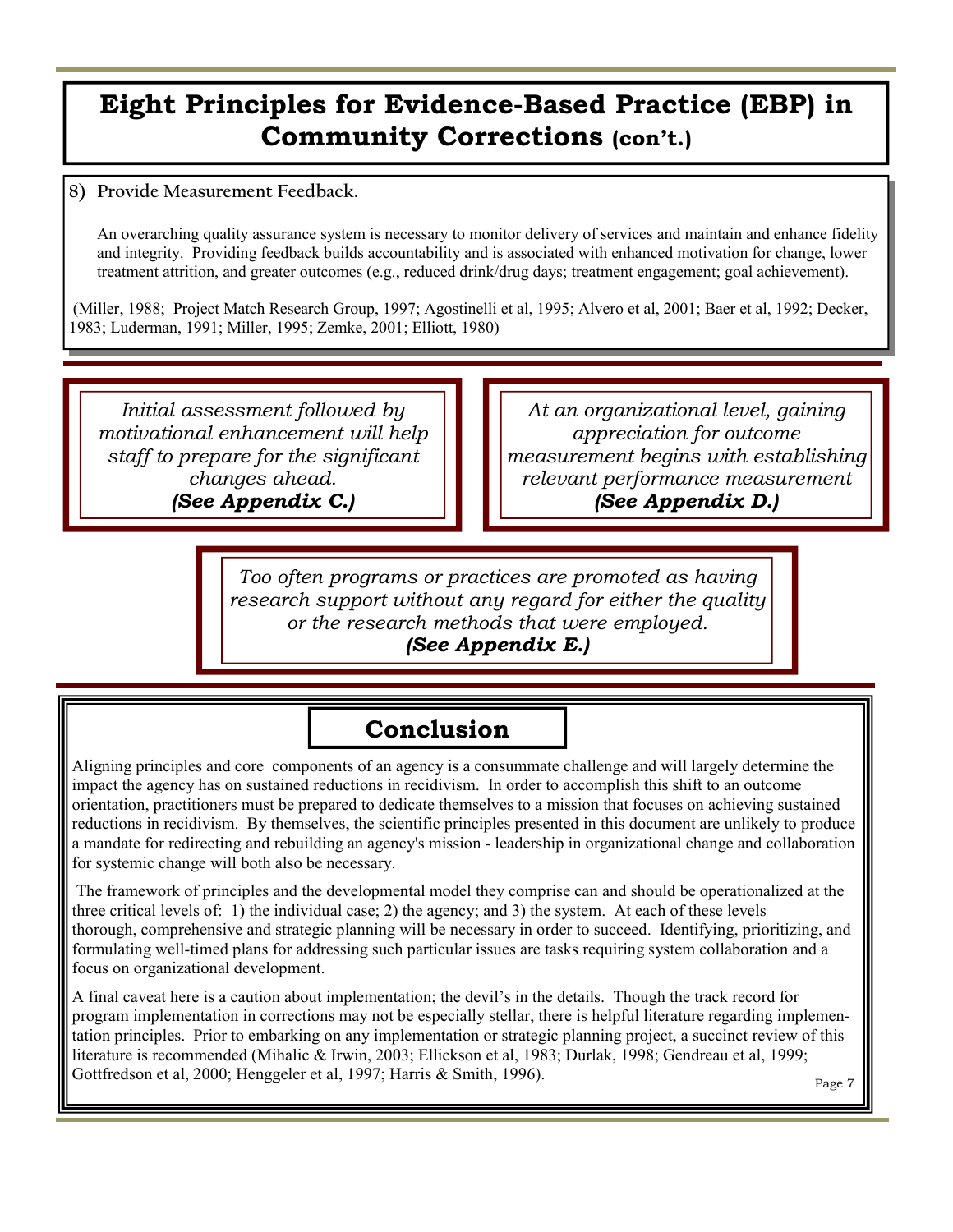

*Special recognition and deepest thanks go to the following project team members who contributed to these documents:* 

Brad Bogue (primary author), Nancy Campbell, Elyse Clawson, Dot Faust, Kate Florio, Lore Joplin, George Keiser, Billy Wasson, and William Woodward

*The project team is committed to enhancing community corrections systems to better reduce recidivism using research-supported principles.* 

### **List of Appendices**

- ♦ *Appendix A (page 9):*  Components of Correctional Interventions
- ♦ *Appendix B (pages 10-11):*  Implementing the Principles of Evidence-Based **Practice**
- ♦ *Appendix C (page 12):*  Applying the Principles at the Case, Agency and System Levels
- ♦ *Appendix D (page13-15):*  Seven Recommended Strategies for Implementing Effective Interventions
- ♦ *Appendix E (page 16):*  Levels of Research Evidence
- ♦ *References (pages 17-19)*

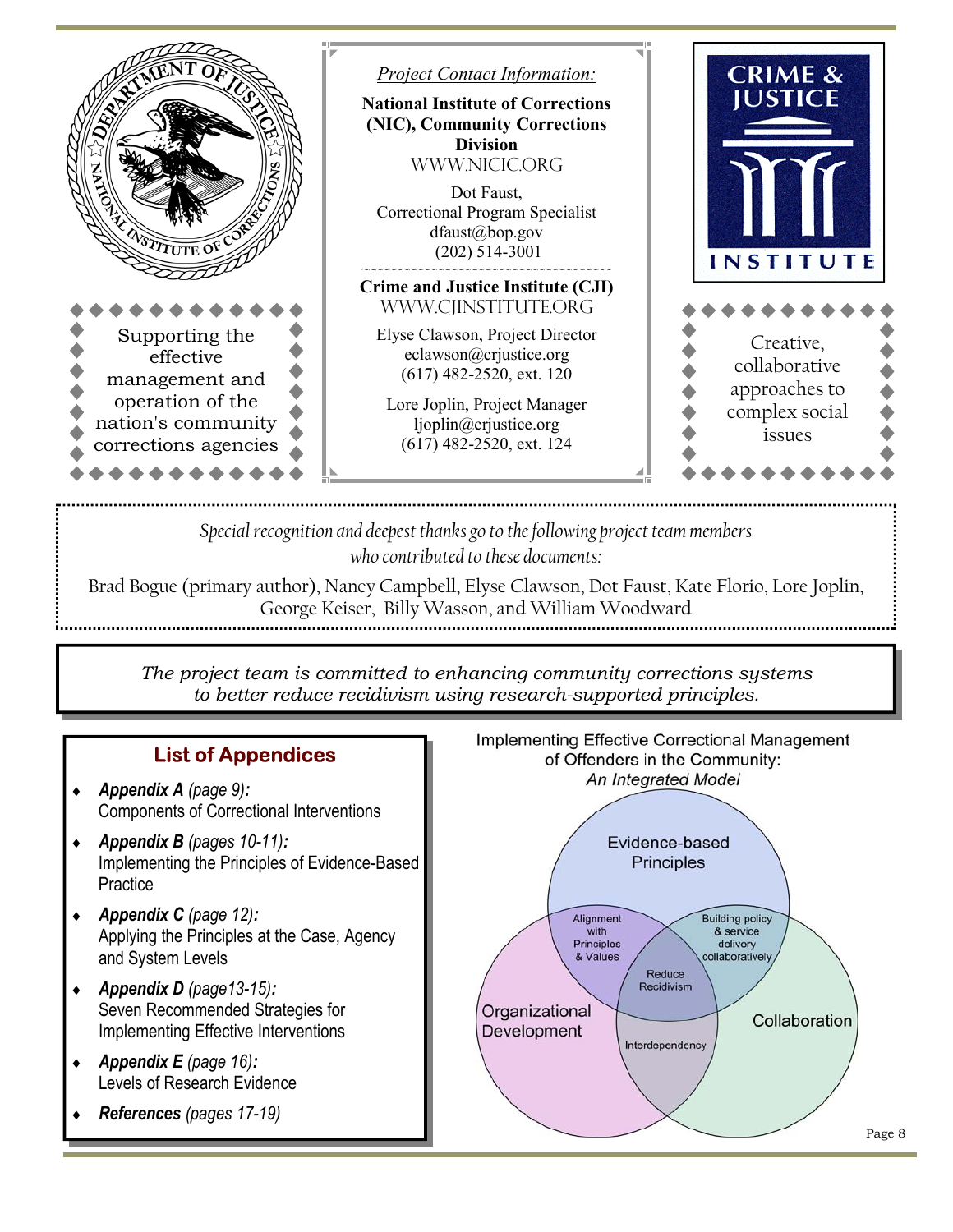# **Appendix A: Components of Correctional Interventions**

One way to deconstruct a community corrections treatment program for planning or evaluation purposes is to consider the separate aspects of the program experienced by an offender that might affect their outcome or potential for behavioral change. Researchers and practitioners both are quick to recognize a number of common elements in all programs that have some potential impact on outcomes such as recidivism:

|                                         | ٦ı                                                                                                                                                                                                               |
|-----------------------------------------|------------------------------------------------------------------------------------------------------------------------------------------------------------------------------------------------------------------|
| Ш<br>$\blacksquare$<br>Ш<br>Ш           | Ш<br><b>(The Skills of Staff)—</b> a wide array of ongoing interpersonal relations specifically pertaining<br>Ш<br>to the communication skills and interactions exercised between staff and offenders;<br>Ш<br>Ш |
| Ш                                       | <b>(Decisions on Program Assignment)</b> —continuous programmatic decisions that match<br>Ш<br>offenders to varying levels and types of supervision conditions;<br>Ш<br>Ш                                        |
| $\mathbf{m} \Rightarrow$                | <b>(Programming)</b> – services, i.e. both treatment and monitoring interventions;<br>Ш                                                                                                                          |
| Ш<br>$\mathbf{H} \Rightarrow$<br>Ш<br>Ш | Ш<br>Ш<br><b>(Sanctions)</b> —determinations of accountability for assigned obligations and accompanying<br>Ш<br>compliance consequences, <i>i.e.</i> , both positive and negative reinforcements;<br>Ш          |
| $\blacksquare$<br>Ш<br>Ш                | Ш<br><b>(Community Linkages)</b> —formal and informal interfaces with various community organiza-<br>Ш<br>tions and groups;<br>Ш                                                                                 |
| $\blacksquare \Rightarrow$<br>Ш<br>Ш    | Ш<br><b>(Case Management)—</b> a case management system that relegates individual case objectives<br>Ш<br>and expectations within a prescribed set of policies and procedures; and<br>Ш<br>Ш                     |
| ш<br>Ш<br>Ш                             | <b>[Organization]</b> —internal (operational) and external (policy environment) organizational<br>Ш<br>structures, management techniques, and culture.<br>Ш                                                      |
| $\mathbf{m}$<br>Ш                       |                                                                                                                                                                                                                  |

Each of these factors can be construed as separate processes that interact with each other continuously in any community corrections setting (e.g., probation, parole, outpatient treatment, residential, etc.). Depending on how well the processes are aligned and managed, they can either enhance or diminish successful outcomes. It is also quite possible that these different processes could compliment or acerbate other components. An agency, for example, might provide an excellent cognitive skill-building curriculum that has good research support but is delivered by staff with relatively limited clinical skills. Conversely, an agency might be structured so that there is no differentiation of services (one size fits all) and the programming has limited or negligible research support, but staff's overall skills are excellent. A broad interpretation of the existing research suggests that each of the above seven factors have their own independent effect on successful outcomes.

Any agency interested in understanding and improving outcomes, must reckon with managing the operation as a set of highly interdependent systems. An agency's ability to become progressively more accountable through the utilization of reliable internal (e.g., information) controls is integral to EBP. This approach is based on established business management practices for measuring performance objectives and assuring greater accountability for specified outcomes. Providing routine and accurate performance feedback to staff is associated with improved productivity, profit, and other outcomes.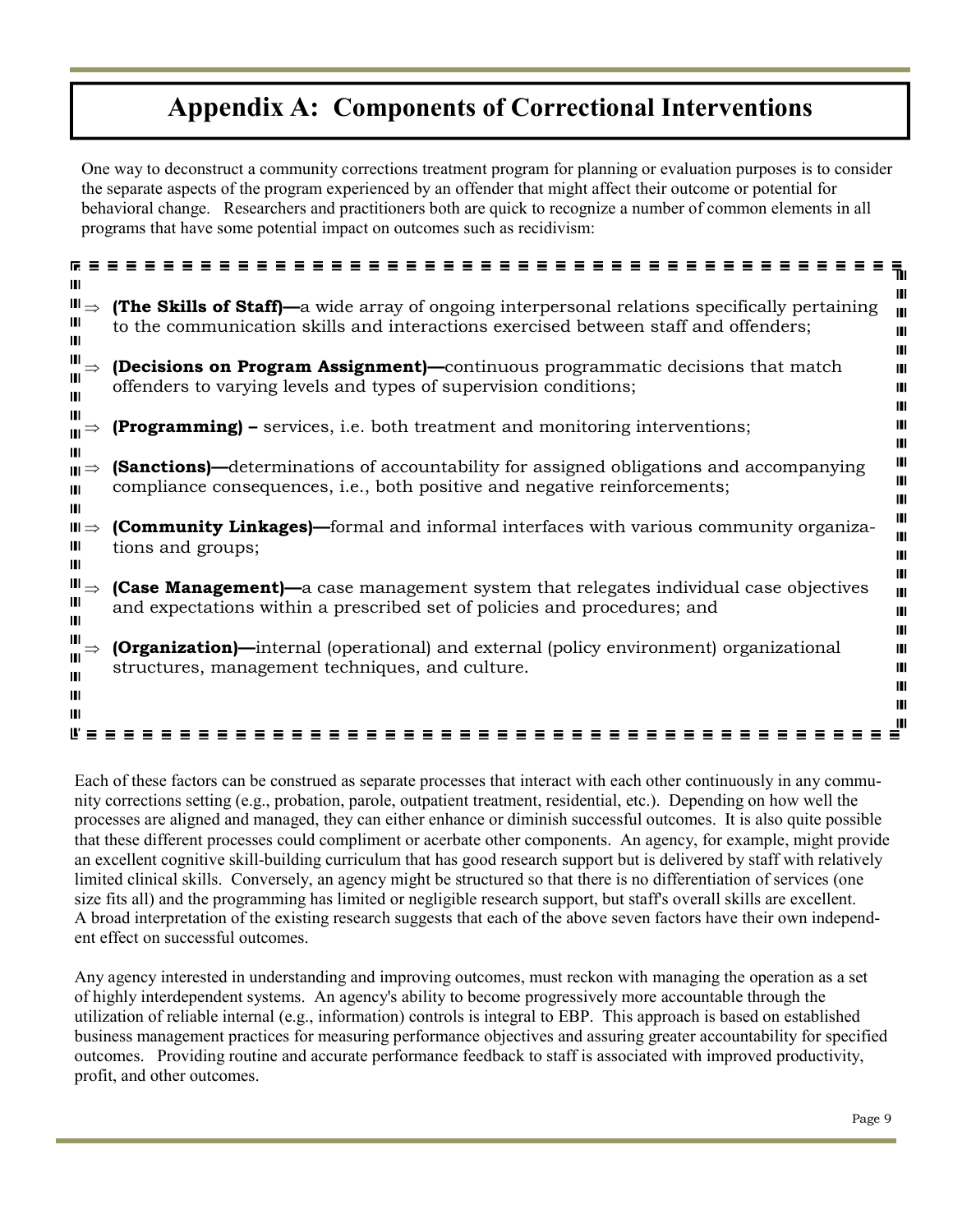# **Appendix B: Implementing the Principles of Evidence-Based Practice**

Implementing the principles of Evidence-Based Practice in Community Corrections is a tremendous challenge requiring strong leadership and commitment. Such an undertaking involves more than simply implementing a research recommended program or two. Minimally, EBP involves:

a) developing staff knowledge, skills, and attitudes congruent with current research-supported practice (principles #1-8);

- b) implementing offender programming consistent with research recommendations (#2-6);
- c) sufficiently monitoring staff and offender programming to identify discrepancies or fidelity issues (#7);
- d) routinely obtaining verifiable outcome evidence (#8) associated with staff performance and offender programming.

 Implementing the a-d functions above is tantamount to revolutionizing most community corrections organizations. Nevertheless, many agencies are taking on this challenge and have begun to increase their focus on outcomes and shift their priorities. Two fundamentally different approaches are necessary for such an alteration in priorities. One brings insights gleaned from external research evidence to bear on internal organizational practices. The other increases organizational capacity to internally measure performance and outcomes for current practice. When these two interdependent strategies are employed, an agency acquires the ability to understand what's necessary and practicable to improve its outcomes. The following describes how these approaches support EBP in slightly different ways.

### *Outside (Evidence) — In Approach*

*Adopting research-supported program models fosters an outcome orientation and minimizes the syndrome of 'reinventing-the-wheel'. Insights, practices, and intervention strategies gleaned from external research can significantly improve the efficacy any program has if implemented with appropriate fidelity.* 

One approach to EBP is to pay strict attention to the external research and carefully introduce those programs or interventions that are supported by the best research evidence. There are a growing number of examples of internal promotion of external evidence-based programs. The Blueprint Project, conducted by the Center for the Study and Prevention of Violence used independent outside research to promote the implementation of good juvenile programs.

The National Institute of Justice commissioned research investigators to conduct similar reviews of both adult and juvenile offender programming, recommending programs according to the caliber of the research support (Sherman et al, 1998). The Washington State Institute for Public Policy regularly conducts and publishes similar reviews for adult and juvenile offender programming implemented in Washington (Aos, 1998).

What these strategies have in common is the promotion of researchsupported external program models within internal implementation and operations. These are *outside-in* applications striving to replicate proven models with fidelity. This approach is limited by the fact that environmental, cultural, and operational features vary between organizations and often have significant effect on program efficacy (Kibel 1998; Palmer 1995). Thus, the second *inside-out* approach to evidence-based practice attends to these internal factors.

# *The Blueprint Project*

The Blueprint Project, conducted by the Center for the Study and Prevention of Violence (CSPV), examined literature on over 500 different program interventions with at-risk or delinquent youth. Ten programs met CSPV's strict criteria for scientific support. These were labeled *Blueprint* programs, while programs that partially met the criteria were designated *Promising* (Mihalic et al. 2001).

CSPV documented the operational details of these programs and distributed the descriptions to practitioners, emphasizing the importance of maintaining fidelity to the program models.

Thus, programs that were scientifically determined to produce systematic and significant results were identified and promoted through a central clearing-house.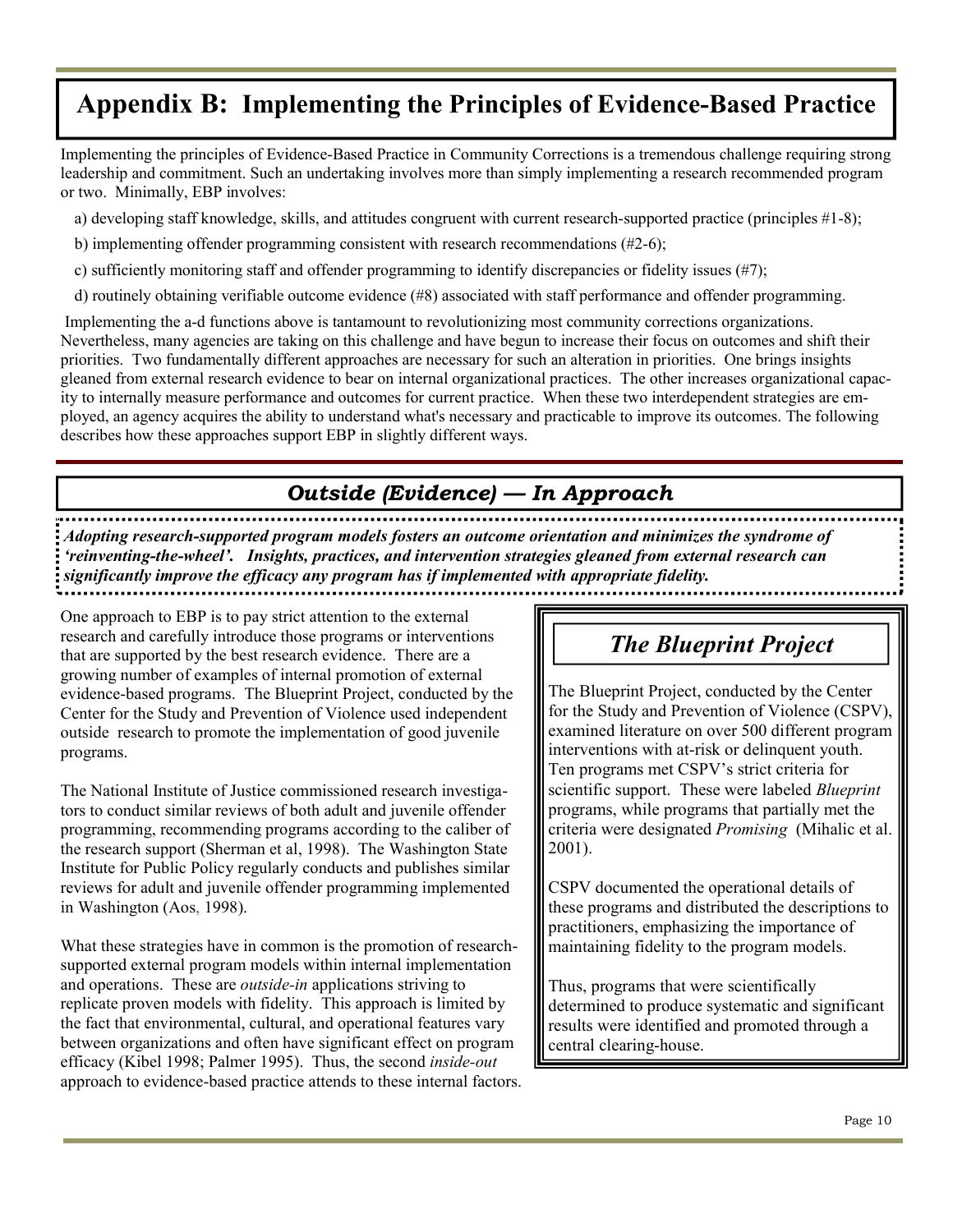### **Appendix B: Implementing the Principles of Evidence-Based Practice (con't.)**

### *Inside (Evidence) — Out Approach*

*Developing and maintaining ongoing internal controls, particularly information controls related to key service components (e.g., treatment dosage, treatment adherence measures, etc.) ensures greater operational ability to effect outcomes.* 

The program evaluation, performance, and audit research literature emphasizes that insufficient information controls not only hamper program assessment, but impede program performance (Mee-Lee et al, 1996; Burrell, 1998; Lipton et al, 2000; Dilulio, 1993). Such internal control issues appear not only in program evaluation research, but also in organizational development, business, and systems analysis.

Internal controls provide information and mechanisms for ensuring that an agency will accomplish its mission (i.e., recidivism reduction). Agencies with *custodial* corrections orientations that emphasize *just-deserts* applications rarely utilize the same level of sophisticated information controls required by outcome-oriented corrections (Burrell 1998; Dilulio 1993; Justice 1996; Lipton et al. 2000). Therefore, developing new methods for gathering operational information and then sharing and learning from it is a large part of the transition from *custodial* to outcome orientation in corrections.

Information controls necessary for implementing new or *best* practices specifically focus on key components within the desired practices. They include an ongoing process of identifying, measuring, and reporting key operational processes and functions:

| <b>Offender measures:</b>                          | <b>Operational measures:</b><br>$\Rightarrow$                                   | <b>Staff measures:</b>                                                                                                                |
|----------------------------------------------------|---------------------------------------------------------------------------------|---------------------------------------------------------------------------------------------------------------------------------------|
| -Risk Levels<br>-Criminogenic Needs<br>-Motivation | -Program Availability<br>-Program Integrity<br>-Program Quality Assurance Norms | -Interpersonal skills<br>-Abilities to discern anti-social thinking and<br>behavior<br>-Attitudes and beliefs regarding interventions |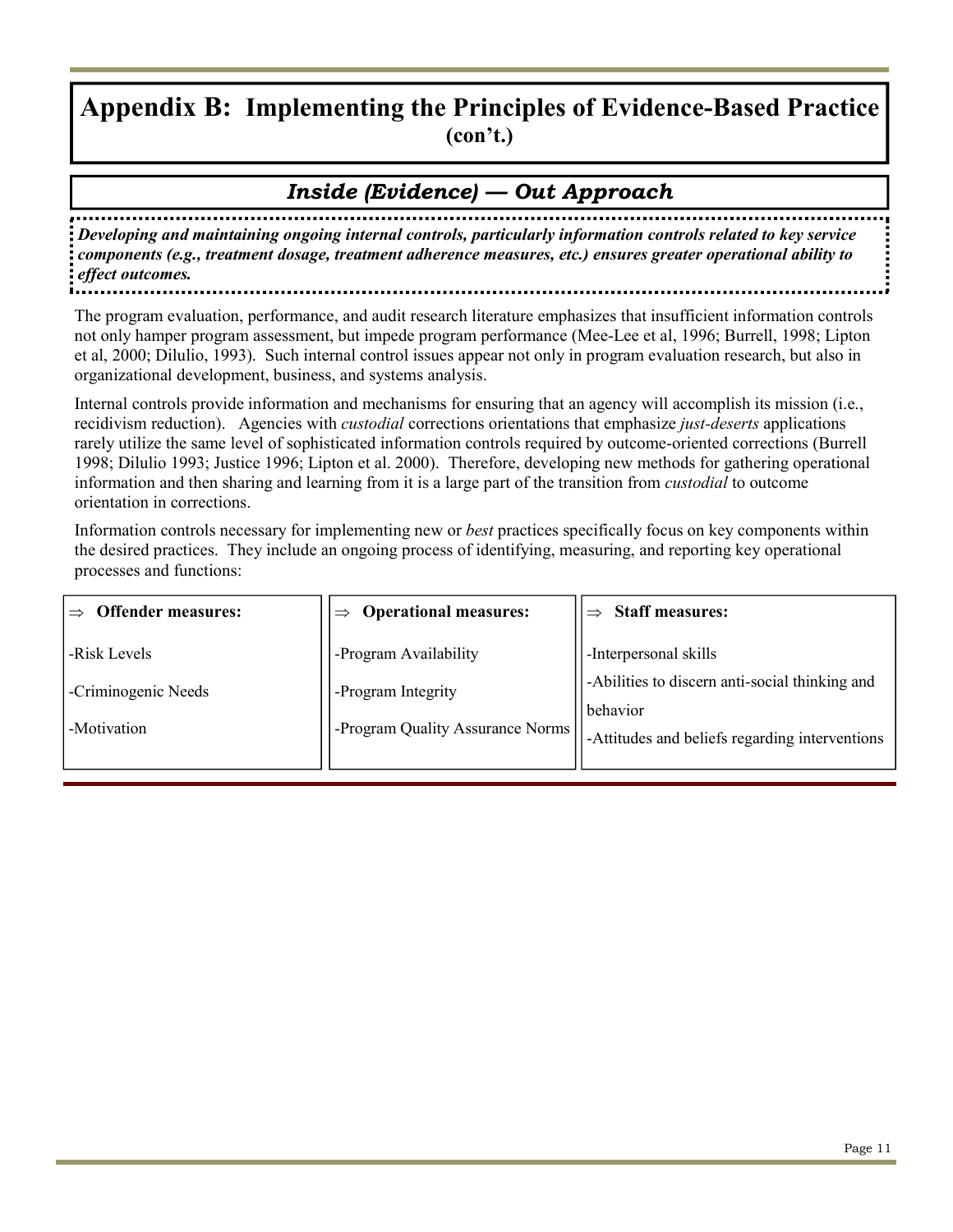# **Appendix C: Applying the Principles at the Case, Agency and System Levels**



### **Case Level**

At the case level, the logical implication is that one must assess (principle #1) prior to triage or targeting intervention (#3), and that it is beneficial to begin building offender motivation (#2) prior to engaging these offenders in skill building activities (# 4). Similarly, positively reinforcing new skills (#5) has more relevancy after the skills have been introduced and trained (#4) and at least partially in advance of the offender's realignment with pro-social groups and friends (#6 ). The seventh (measure relevant practices) and eighth (provide feedback) principles need to follow the activities described throughout all the proceeding principles. Assessing an offender's readiness to change as well as ability to use newly acquired skills is possible anywhere along the case management continuum. These last two principles can and should be applicable after any of the earlier principles but they also can be considered cumulative and provide feedback on the entire case management process.

#### **Agency Level**

The principles, when applied at the agency level, assist with more closely aligning staff behavior and agency operations with EBP. Initial assessment followed by motivational enhancement will help staff to prepare for the significant changes ahead. Agency priorities must be clarified and new protocols established and trained. Increasing positive rewards for staff who demonstrate new skills and proficiency is straightforward and an accepted standard in many organizations. The sixth principle regarding providing ongoing support in natural communities can be related to teamwork

within the agency as well as with external agency stakeholders. The seventh and eighth principles are primarily about developing quality assurance systems, both to provide outcome data within the agency, but also to provide data to assist with marketing the agency to external stakeholders.

The application of the Framework Principles at the system level is fundamentally no different than the agency level in terms of sequence and recommended order though it is both the most critical and challenging level. Funding, for most systems, channels through state and local agencies having either population jurisdiction or oversight responsibilities. Demonstrating the value of EBP and effective interventions is most crucial at this level, in order to effectively engage the debate for wiser future funding. However, as the scope and complexity increases with a system-wide application of these principles, the difficulties and challenges increase for communication, accountability, and sustaining morale. Therefore, in addition to adherence to a coherent strategy for EBP, development of implementation plans is warranted. Another distinction in applying the principles at the system level is the need for greater abstraction and policy integration. The principles for EBP must be understood and supported by policy makers so that appropriate policy development coincides effectively with implementation. Once a system decisively directs its mission towards an outcome such as sustained reductions in recidivism, it becomes incumbent on the system to deliberately rely upon scientific methods and principles. **System Level**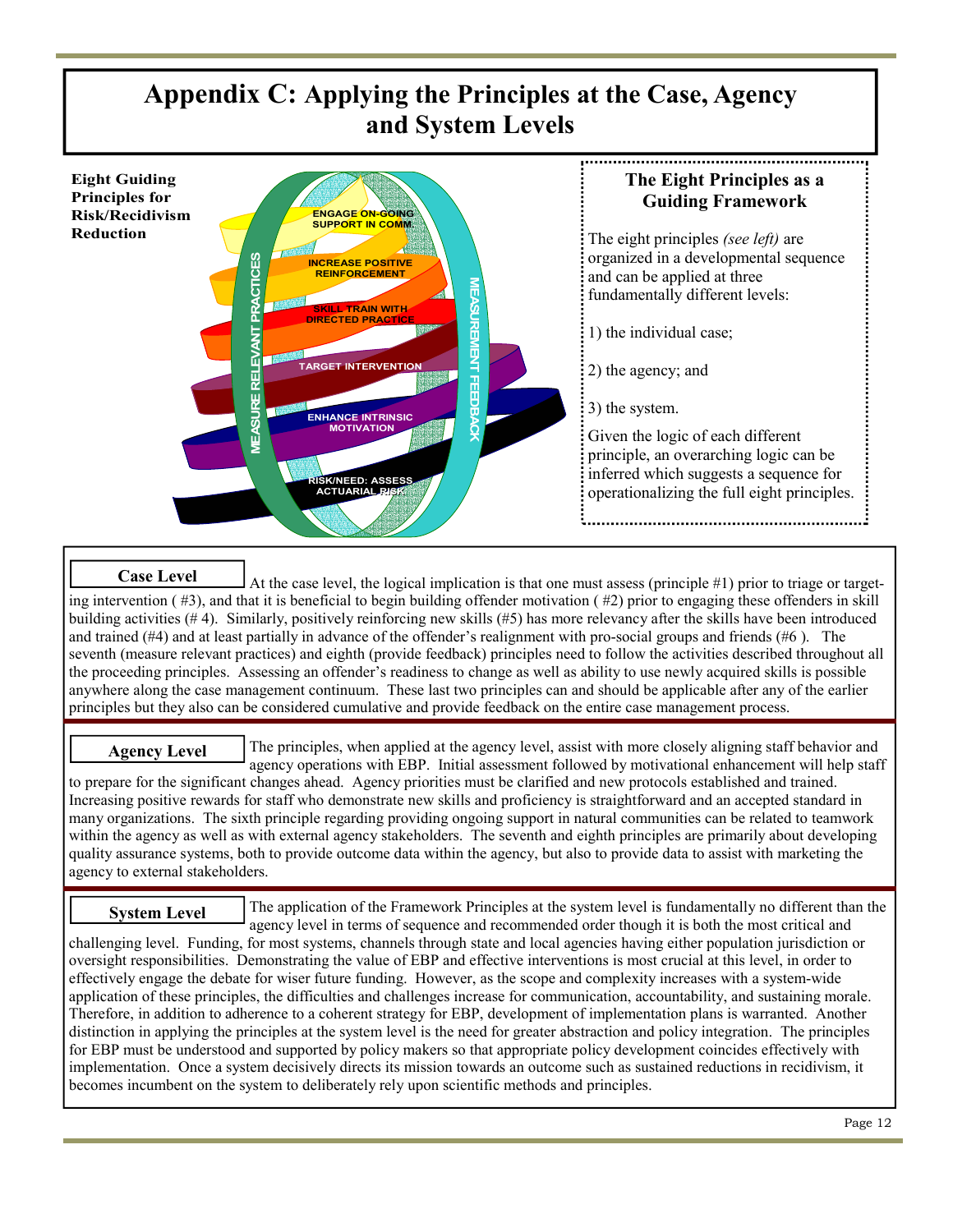### **Appendix D: Seven Recommended Guidelines for Implementing Effective Interventions**

### **Seven Recommended Guidelines for Implementing Effective Interventions**

- *I. Limit new projects to mission-related initiatives.*
- *II. Assess progress of implementation processes using quantifiable data.*
- *III. Acknowledge and accommodate professional over-rides with adequate accountability.*
- *IV. Focus on staff development, including awareness of research, skill development, and management of behavioral and organizational change processes, within the context of a complete training or human resource development program.*
- *V. Routinely measure staff practices (attitudes, knowledge, and skills) that are considered related to outcomes.*
- *VI. Provide staff timely, relevant, and accurate feedback regarding performance related to outcomes.*

*VII. Utilize high levels of data-driven advocacy and brokerage to enable appropriate community services.* 

These recommended guidelines for implementing effective interventions are based on recent preliminary implementation research as well as some of the collective experience and wisdom of the field. Therefore these guidelines are representative of *received* rather than scientifically tested knowledge.

### **I. Limit new projects to mission-related initiatives.**

Clear identification and focus upon mission is critical within business and the best-run human service agencies. When *mission scope creep* occurs, it is detrimental to efficient processes, morale, and outcomes.

 (Osborne & Garber, 1992; Senge, 1994; Harris & Smith, 1996; Currie, 1998; Lipsey, 2003, Moore, 2000; Ellickson et al, 1983)

**II. Assess progress of implementation processes using quantifiable data.** 

Monitoring system implementations for current, valid information regarding progress, obstacles, and direction changes is pivotal to project success. These monitoring systems can not always be designed in advance but implementation plans should include provisions for obtaining this type of ongoing information.

(Harris & Smith, 1996; Burrell, 2000; Dilulio, 1993; Palmer, 1995; Mihalic & Irwin, 2003; Gottfredson et al, 2000)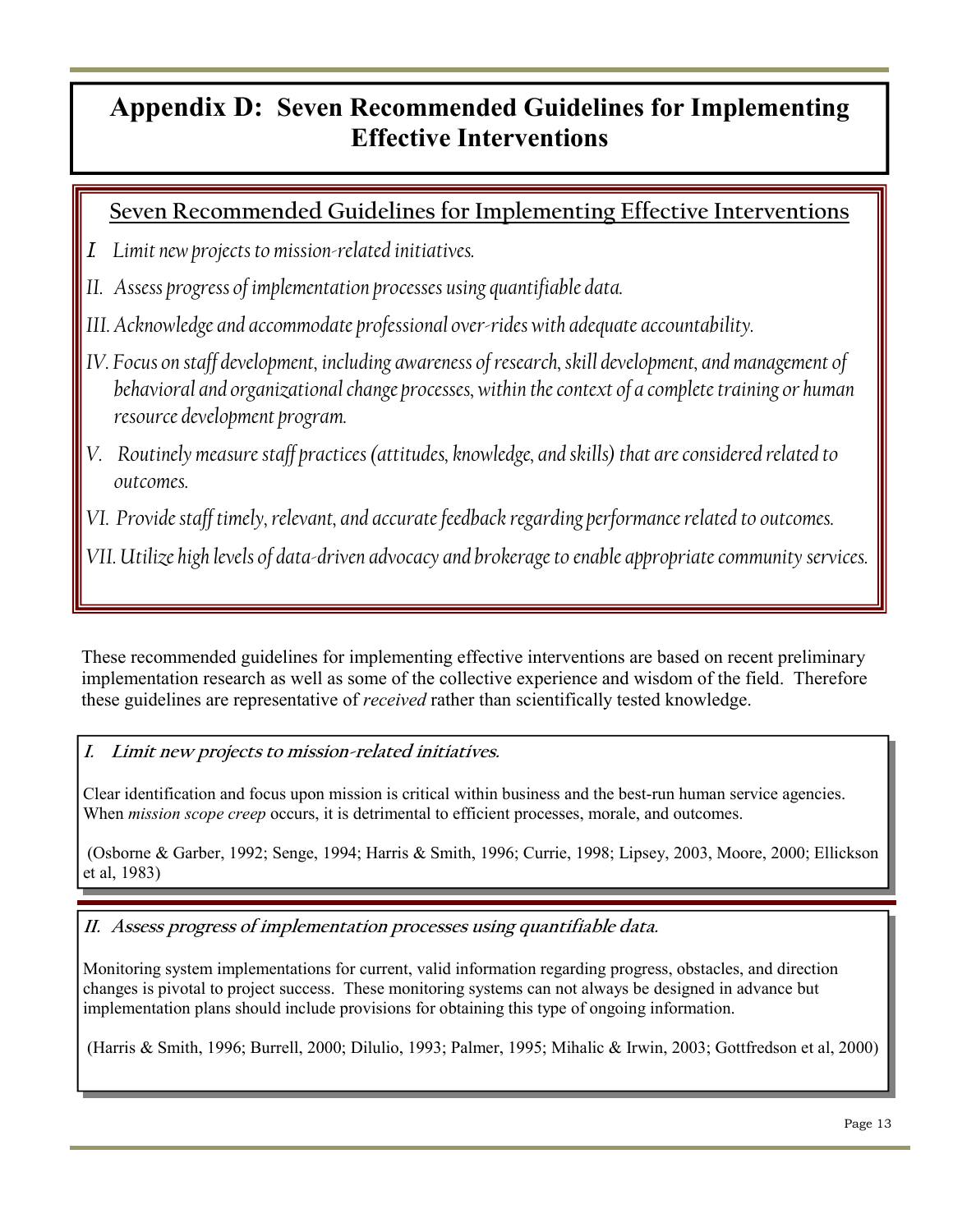### **Appendix D: Seven Recommended Guidelines for Implementing Effective Interventions (con't.)**

**III. Acknowledge and accommodate professional over-rides with adequate accountability.** 

No assessment tool, no matter how sophisticated, can (or should) replace a qualified practitioner's professional judgment. In certain instances, only human judgment can integrate and make the necessary subtle distinctions to adequately recognize and reinforce moral or behavioral progress. All professional over-rides need to be adequately documented, defensible, and made explicit.

(Burrell, 2000; Clear, 1981; Andrews, et al, 1990; Kropp, et al, 1995; Gendreau et al, 1999)

#### **IV. Focus on staff development, including awareness of research, skill development, and management of behavioral and organizational change processes, within the context of a complete training or human resource development program.**

Staff need to develop reasonable familiarity with relevant research. Beginning in the 1990's there has been tremendous growth in the volume and quality of corrections related research. Much of the more recent research is directly relevant to everyday operational practice, therefore it is incumbent on professionals in the field to keep abreast of this literature. The current research literature includes *in-house* investigations, internet resources, and other public sector articles, as well as professional and academic journal publications. This literature is also evolving and becoming more international and inter-disciplinary in scope.

It is the responsibility of agency leadership to assist in the successful dissemination of recent research findings relevant to respective classes of job performers. Informed administrators, information officers, trainers, and other organizational *ambassadors* are necessary to facilitate this function in larger agencies or systems. Effective fulfillment of this principle is essential to promoting *Learning Organizations*.

(Latessa, et al, 2002; Elliott, 1980; Harland, 1996; Andrews, 1989; Miller & Rollnick, 2002; Gornik, 2002; Taxman & Byrne, 2001; Taxman, 2002; Baer, et al, 1999; Gendreau, ibid; Durlak, 1998)

**V. Routinely measure staff practices (attitudes, knowledge, and skills) that are considered related to outcomes.** 

Critical staff processes and practices should be routinely monitored in an accurate and objective manner to inform managers of the state of the operation. These measures occur at multiple levels (e.g., aggregate, for example: turnover and organizational cultural beliefs; and individual, for example: interviewing skills and ability to identify thinking errors) and should be organized accordingly and maintained in ongoing databases for the purposes of both supporting management and staff development.

(Gendreau, ibid; Henggeler et al, 1997; Miller & Mount, 2001)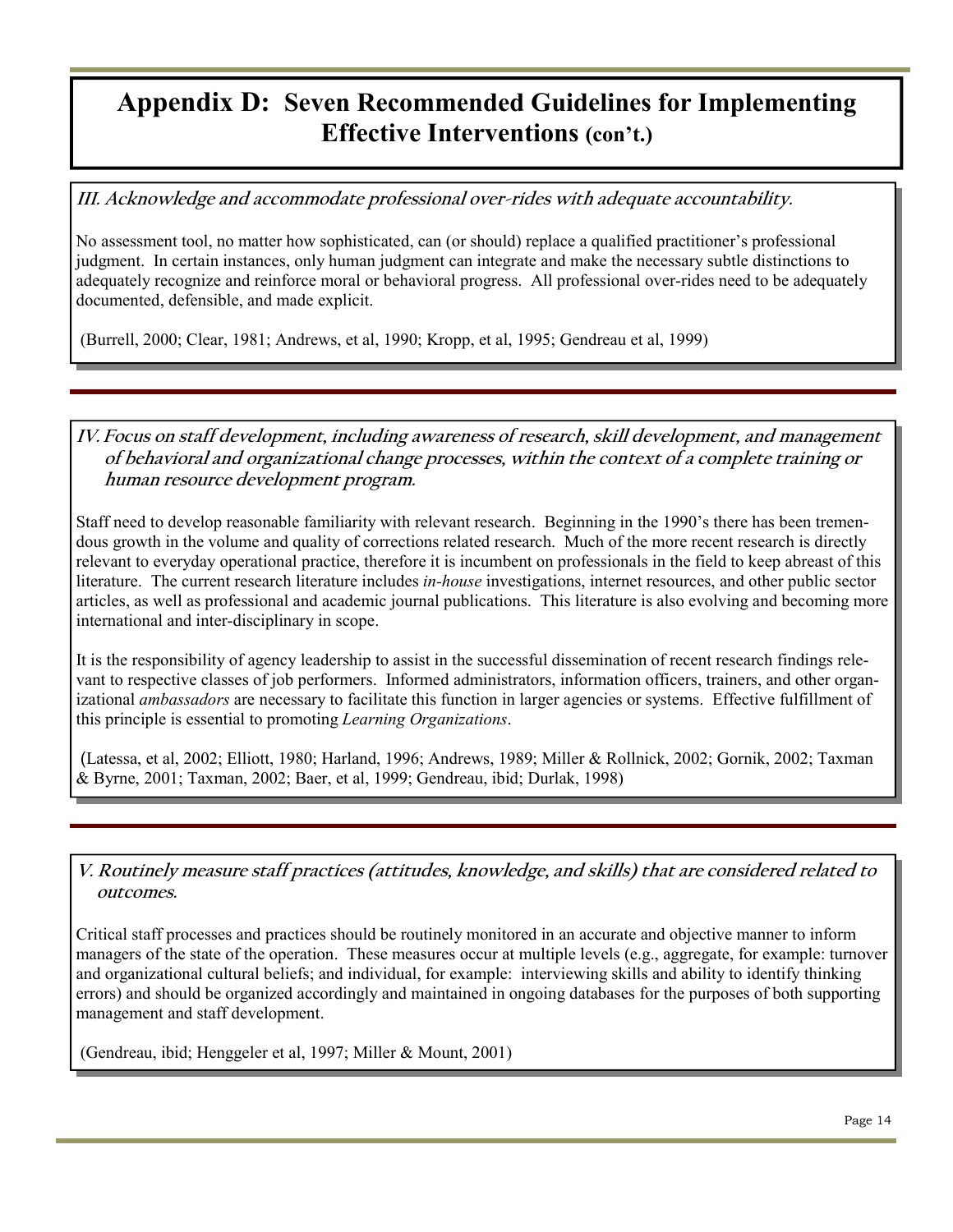### **Appendix D: Seven Recommended Guidelines for Implementing Effective Interventions (con't.)**

### **VI. Provide staff timely, relevant, and accurate feedback regarding performance related to outcomes.**

Programs and agencies that want to produce better outcomes will ultimately learn to pay closer and more attention to what is involved in generating their own outcomes. Initially, agencies have much to learn and incorporate into policy from the generic research literature in corrections. Ultimately however, in order to achieve deeper adaptations and organizational support of effective practices, immediate, objective, and internal measures of the respective agency will be routinely required.

 At an organizational level, gaining appreciation for outcome measurement begins with establishing relevant performance measures. Measuring performance implies a relationship between a given activity and a given output or outcome. These types of measures can be established at either the agency (aggregate) or individual job performer levels and there are several important issues related to establishing effective performance measures:

- 1) If a certain kind of performance is worth measuring, it's worth measuring right (with reliability and validity);
- 2) Any kind of staff or offender activity is worth measuring if it is reliably related to desirable outcomes;
- 3) If performance measures satisfy both the above conditions, these measures should be routinely generated and made available to staff and/or offenders, in the most user-friendly manner possible.

 The primary ingredients of any correctional system or treatment program are staff and offenders. Therefore when a commitment emerges to develop greater focus on outcomes, it behooves management to learn how to better measure staff, offenders, and their related interactions. The latter is an evolutionary and ongoing process rather than change of operational components. Some examples of promising performance measures at the organizational level are: proportion of resource gaps at various treatment levels; degree of implementation and program fidelity; staff turnover; and organizational cultural norms. Examples of promising job performer level measures are: adequacy of communication (motivational interviewing) skills; consistency in certain functions (e.g., assessment, case planning, treatment referrals); and caseload average *gain* scores for offender dynamic risk indicators.

(Burrell, 1998; Lipton, et al, 2000; Carey, 2002; O'Leary & Clear, 1997; Bogue, 2002; Maple, 2000; Henggeler, ibid; Miller, ibid)

### *VII. Utilize high levels of data-driven advocacy and brokerage to enable appropriate community services.*

In terms of producing sustained reductions in recidivism, the research indicates that the treatment service network and infrastructure is the most valuable resource that criminal justice agencies can access. Collaborating and providing research and quality assurance support to local service providers enhances interagency understanding, service credibility, and longer-term planning efforts. It also contributes to the stability and expansion of treatment services.

 (Corbette, et al, 1999; Gendreau & Goggin, 1995; Gendreau, et al, 1993; Gornik, 2002; Meyers & Smith, 1995; Bogue, 2002; Maple, 1999)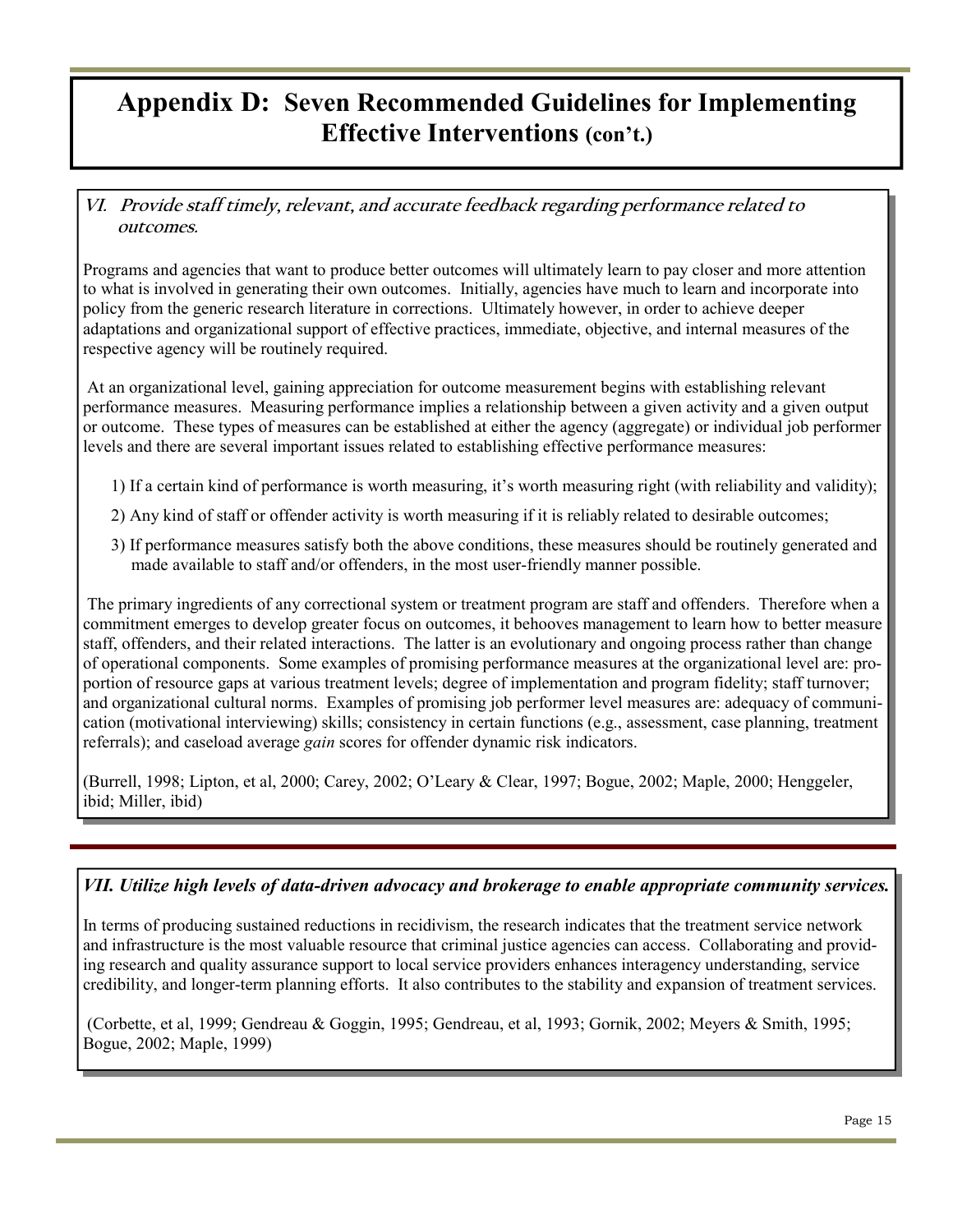### **Appendix E: Levels of Research Evidence**

We have identified eight separate principles related to reduced recidivism outcomes in the research literature. Research does not support each of these principles with equal volume and quality, and even if it did, each principle would not necessarily have similar effects on outcomes. Too often programs or practices are promoted as having research support without any regard for either the quality or the research methods that were employed. Consequently, we have established a research support gradient (*see below*) indicating current research support for each principle. All of the eight principles for effective intervention fall between *WW (Gold)* and *Promising WW (Bronze)* in research support.



The five criteria listed above are similar to what has already been employed in a number of nationally recognized projects such as the Blueprints for Violence Prevention (Mihalic et al, 2001) and the National Institute of Justice's independent review of crime prevention programs (Sherman et al, 1998).

The highest quality research support depicted in this schema (gold level) reflects interventions and practices that have been evaluated with experimental/control design and with multiple site replications that concluded significant sustained reductions in recidivism were associated with the intervention. The criteria for the next levels of support progressively decrease in terms of research rigor requirements (silver and bronze) but all the top three levels require that a preponderance of all evidence supports effectiveness. The next rung lower in support (iron) is reserved for programs that have inconclusive support regarding their efficacy. Finally, the lowest level designation (dirt) is reserved for those programs that have research (utilizing methods and criteria associated with gold and silver levels) but the findings were negative and the programs were determined not effective.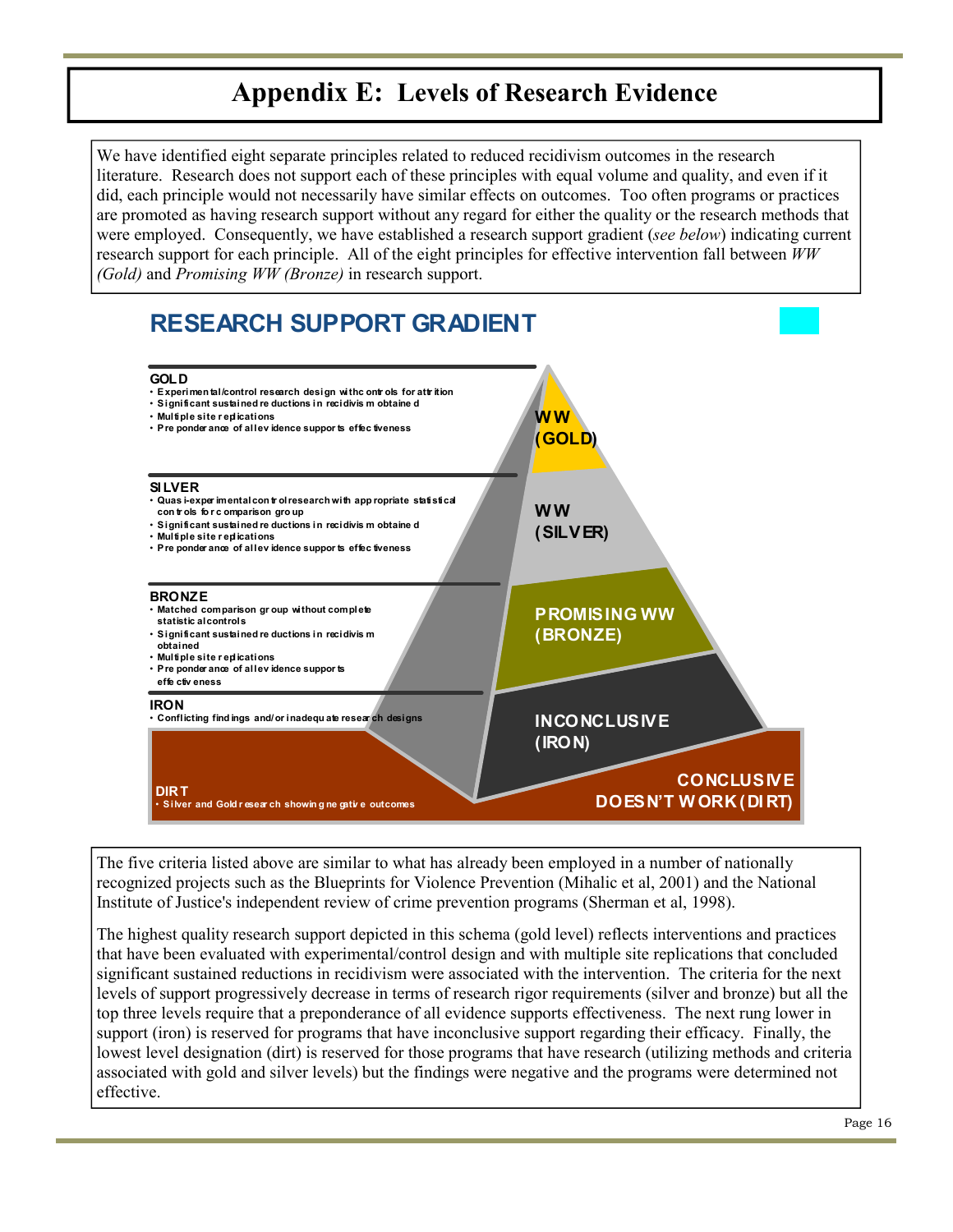### **References for Effective Interventions**

- Agostinelli, G., Brown, J.M. and Miller, W.R.. (1995) Effects of normative feedback on Consumption among heavy drink ing college students. *Journal of Drug Education* 25: 31-40.
- Alvero, A.M., Bucklin, B.R. & Austin, J. (2001) An objective review of the effectiveness and essential characteristics of perform ance feedback in organizational settings. *Journal of Organizational Behavior Management* 21(1): 3-29.
- AMA. (1992) Users' Guides to Evidence-based Medicine. Nov 4; 268(17):2420-5. Copyright 1992, American Medical As sociation. Or http://www.cche.net/usersguides/ebm.asp
- Andrews, D.A, J. Bonta, and R. Hoge. (1990). Classification for effective rehabilitation: Rediscovering psychology. *Criminal Justice and Behavior* 17:19-52.
- Andrews, D.A. (1989). "Personality and Crime: Knowledge Destruction and Construction in Criminology." *Justice Quarterly* 6:291-309.
- Andrews, D.A. & Bonta, J. (1998). *The psychology of criminal conduct*. Cincinnati: Anderson Publishing Co.
- Aos, S. (1998) Watching the bottom line: Cost-effective interventions for reducing crime in Washington. Washington State Institute for Public Policy. Olympia, WA.
- Azrin, N. H. and V. A. Besalel (1980). *Job club counselor's manual*. Austin, TX, Pro-Ed.
- Azrin, N. H., Sisson, R. W., Meyers, R. & Godley, M. (1982). Alcoholism treatment by disulfiram and community reinforcement therapy. *Journal of Behavioral Therapy and Psychiatry* **13**(2): 105-112.
- Baer, J.S., Marlatt, A.G., Kivlanhan, D.R., Fromme, K., Larimer, M.E. & Williams, E. (1992) An experimental test of three methods of alcohol risk reduction with young adults. *Journal of Consulting and Clinical Psychology* 60(6): 974-979.
- Baer, J.S., D.R. Kivlahan, and D.M. Donovan. (1999). Integrating Skills Training and Motivational Therapies: Implications for the Treatment of Substance Dependence. *Journal of Substance Abuse Treatment* 17:15-23.
- Bandura, A. (1996). Mechanisms of Moral Disengagement in the Exercise of Moral Agency. *Journal of Personality and Social Psychology* 71:364-374.
- Bandura, A., D. Ross, et al. (1963). Vicarious Reinforcement and Imitative Learning. *Journal of Abnormal and Social Psychology* 67(6): 601-607.
- Bigelow, G., E. & Silverman, K. (1999). "Theoretical and empirical foundations of contingency management treatments for drug abuse." Pp. 15-31 in *Motivating Behavior Change Among Illicit-Drug Abusers,* edited by Stephen T. Higgins & Kenneth Silverman. Washington, DC: American Psychological Association.
- Bonta, J., S. Wallace-Capretta, J. Rooney and K. McAnoy. (2002) An outcome evaluation of a restorative justice alternative to incarceration. Justice Review, 5(4): 319-338.
- Bogue, B. (2002). An evolutionary model for examining community corrections. Report to CT Judicial Branch Court Support Services Division, November, 2002.
- Burrell, W. (1998). Probation and Public Safety: Using Performance Measures to Demonstrate Public Value. *Corrections Management Quarterly* 2:61-69.
- Burrell, W.D. (2000). Reinventing probation: Organizational culture and change. *Community Corrections Report* 7:49-64.
- Carey, M. (2002). Social learning, social capital and correctional theories: Seeking an integrated model. Paper presented at International Community Corrections Association conference, November, 2002.
- Clear, T.R. (1981). Objectives-Based Case Planning. *NIC, Monograph 1981*.
- Clear, T.R. (2002). Prisoners, prisoners, and religion: Religion and adjustment to prison. Religion, the Community, and the Rehabilitation of Criminal Offenders, Vol. 35 (3/4), pp 129-161.
- Clements, C.B. (1996). Offender Classification, Two Decades of Progress. *Criminal Justice and Behavior* 23:121-143.
- Corbett, R.P., D.R. Beto, B. Coen, J.J. DiIulio, B.L. Fitzgerald, I. Gregg, N. Helber, G.R. Hinzman, R. Malvestuto, M. Paparozzi, J. Perry, R. Pozzi, and E.E. Rhine. (1999). "Broken Windows" Probation: The next step in fighting crime. Center for Civic Innovation at the Manhattan Institute, New York.
- Currie, E. (1998). *Crime and punishment in America.* New York, NY: Metropolitan Books.
- Decker, P.J. (1983) The effects of rehearsal group size and video feedback in behavior modeling training. *Personnel Training* 36: 763-773.
- Dilulio, J.J. (1993). Performance Measures for the Criminal Justice System. U.S. Bureau of Justice Statistics, Washington, DC.
- Durlak, J. A. (1998). Why program implementation is important. *Journal of Prevention & Intervention in the community* 17: 5-18.

Page 17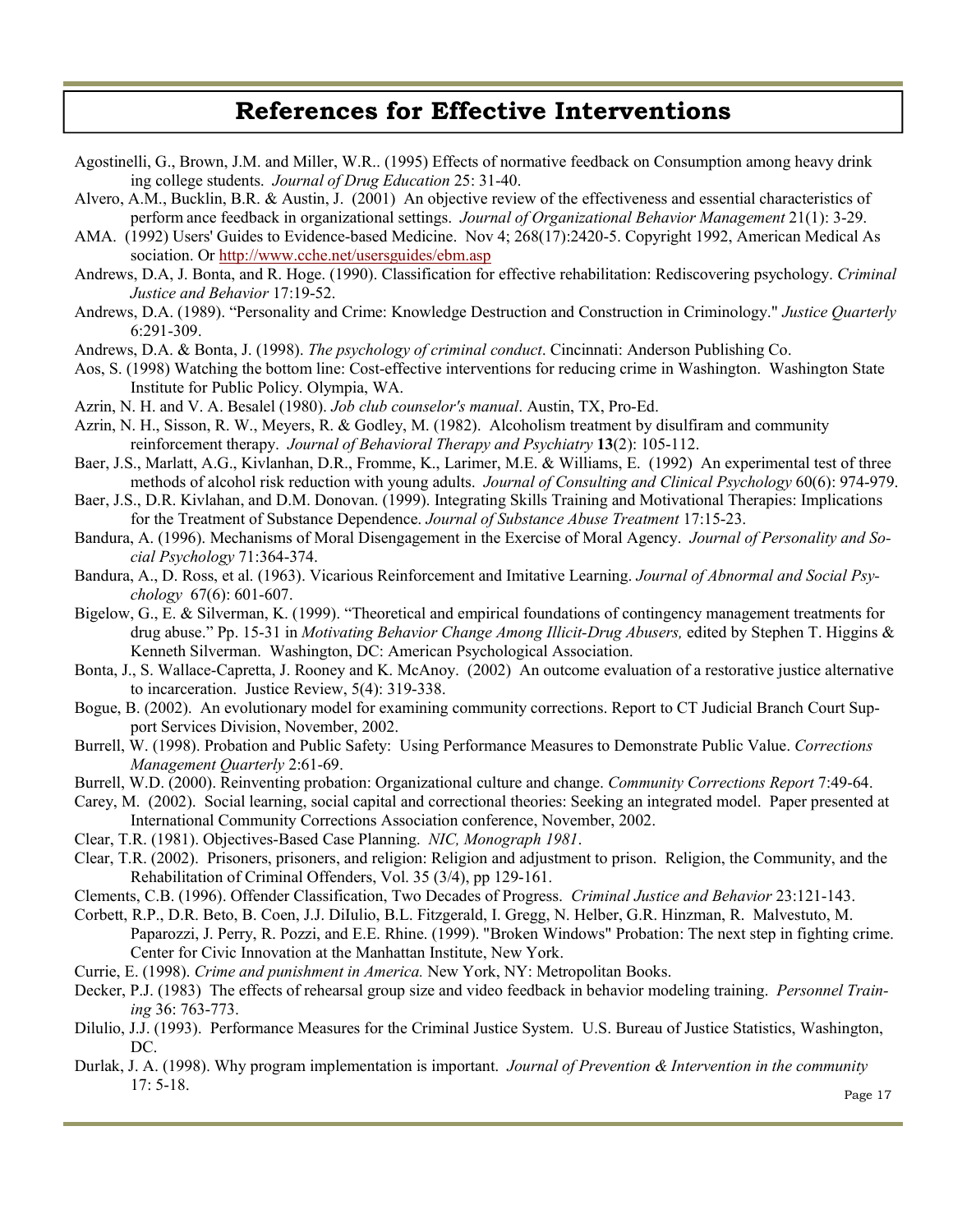### **References for Effective Interventions (con't.)**

- Ellickson, P., Petersilia, J., Caggiano, M. & Polin, S. (1983). Implementing new ideas in criminal justice. Santa Monica, CA, The Rand Corporation.
- Elliott, D., N. J. Hatot, et al. (2001). Youth violence: A report of the Surgeon General.
- Elliott, D. (1980). A Repertoire of Impact Measures. *Handbook of Criminal Justice Evaluation*: 507-515.
- Emrick, C.D., J.S. Tonigang, H. Montgomery, and L. Little. 1993. Alcoholics Anonymous: Opportunities and Alternatives., edited by B.S. McCrady and W.R. Miller. New Brunswick, NJ: Alcohol Research Documentation, Inc., Rutgers Center of Alcohol Studies.
- Gendreau, P. and C. Goggin (1997). Correctional Treatment: Accomplishments and Realities. Correctional Counseling and Rehabilitation. P. V. Voorhis, M. Braswell and D. Lester. Cincinnati, Anderson.
- Gendreau, P. and C. Goggin. (1995). Principles of effective correctional programming with offenders. Center for Criminal Justice Studies and Department of Psychology, University of New Brunswick, New Brunswick.
- Gendreau, P., M. Paparozzi, et al. (1993). Does "Punishing Smarter" Work? An Assessment of the New Generation of Alternative Sanctions in Probation. Forum On Corrections Research 5: 31-34.
- Gendreau, P., T. Little, et al. (1996). A meta-analysis of the predictors of adult offender
- Gendreau, P., Goggin, C. & Smith, P. (1999). The forgotten issue in effective correctional treatment: Program implementation. *International Journal of Offender Therapy and Comparative Criminology* 43(2): 180-187.
- Gordon, T. (1970). *Parent Effectiveness Training.* NY:NY, Wyden.
- Gottredson, D. C. & Gottfredson, G.D. (2002) Quality of school-based prevention programs: Results from a national survey. *Journal of Research in Crime and Delinquency* 39: 3-35.
- Hanson, R. K. & Harris, A. (1998). Triggers of sexual offense recidivism. *Research Summary: Corrections Research and Development* 3(4): 1-2.
- Harland, A. T. (1996). *Choosing Correctional Options that Work: Defining the Demand and Evaluating the Supply*. Thousand Oaks, CA: Sage.
- Harper, R. and S. Hardy. (2000). An evaluation of motivational interviewing as a method of intervention with clients in a probation setting. *British Journal of Social Work* 30:393-400.
- Harris, P. M. & Smith, S. (1996). Developing community corrections: An implementation perspective. pp. 183-221, in Choosing correctional options that work: Defining the demand and evaluating the supply. Edited by A. Harland. Thousand Oaks, CA, Sage Publications.
- Henggeler, S. W., Melton, G. B., Brondino, M.J., Scherer, D.G. & Hanley, J.H. (1997). Multisystemic therapy with violent and chronic juvenile offenders and their families: The role of treatment fidelity in successful dissemination. *Journal of Consulting and Clinical Psychology* **65**: 000-0013.
- Higgins, S. T. and K. Silverman, Eds. (1999*). Motivating behavior change among illicit-drug abusers: Research on contingency management interventions.* Washington, DC, American Psychological Association.
- Hogue, A., Liddle, H. A., Rowe, C., Turner, R.M., Dakof, G.A. & Lapann, K. (1998). Treatment adherence and differentia-
- tion in individual versus family therapy for dolescent substance abuse. *Journal of Counseling Psychology* 45: 104-114.
- Kropp, P., Hart, S., Webster, C., Eaves, D. (1995). Manual for the Spousal Assault Risk Assessment Guide.
- Latessa, E., F. Cullen and Gendreau, P. (2002). Beyond correctional quackery: Professionalism and the possibility of professional treatment. *Federal Probation*. September.
- Lipsey, M. W. and D. B. Wilson (1993). The Efficacy of Psychological, Educational, and Behavioral Treatment. *American Psychologist* 48(12): 1181-1209.
- Lipton, D. S., D. Thornton, et al. (2000). Program accreditation and correctional treatment. *Substance Use & Misuse* 35(12- 14): 1705-1734.
- Ludeman, K. (1991) Measuring skills and behavior. *Training & Development* Nov.:61-66.
- Maple, J. (1999). *Crime Fighter.* NY:NY, Doubleday Publishing.
- McDonald, C. (2003) Forward via the Past? Evidence-Based Practice as Strategy in Social Work, The Drawing Board: An Australian Review of Public Affairs. March. Vol. 3(3): 123-142. Or

http://www.econ.usyd.edu.au/drawingboard/journal/0303/mcdonald.pdf

- McGuire, J. (2001). What works in correctional intervention? Evidence and practical implications. Pp. 25-43 in *Offender rehabilitation in practice: Implementing and evaluating effective programs.*, edited by D. F. Gary Bernfeld, Alan Leschied. New York, NY: John Wiley & Sons, LTD.
- McGuire, J. (2002). Evidence-based programming today. Paper presented International Community Corrections Association conference, Boston, MA, November, 2002. Page 18